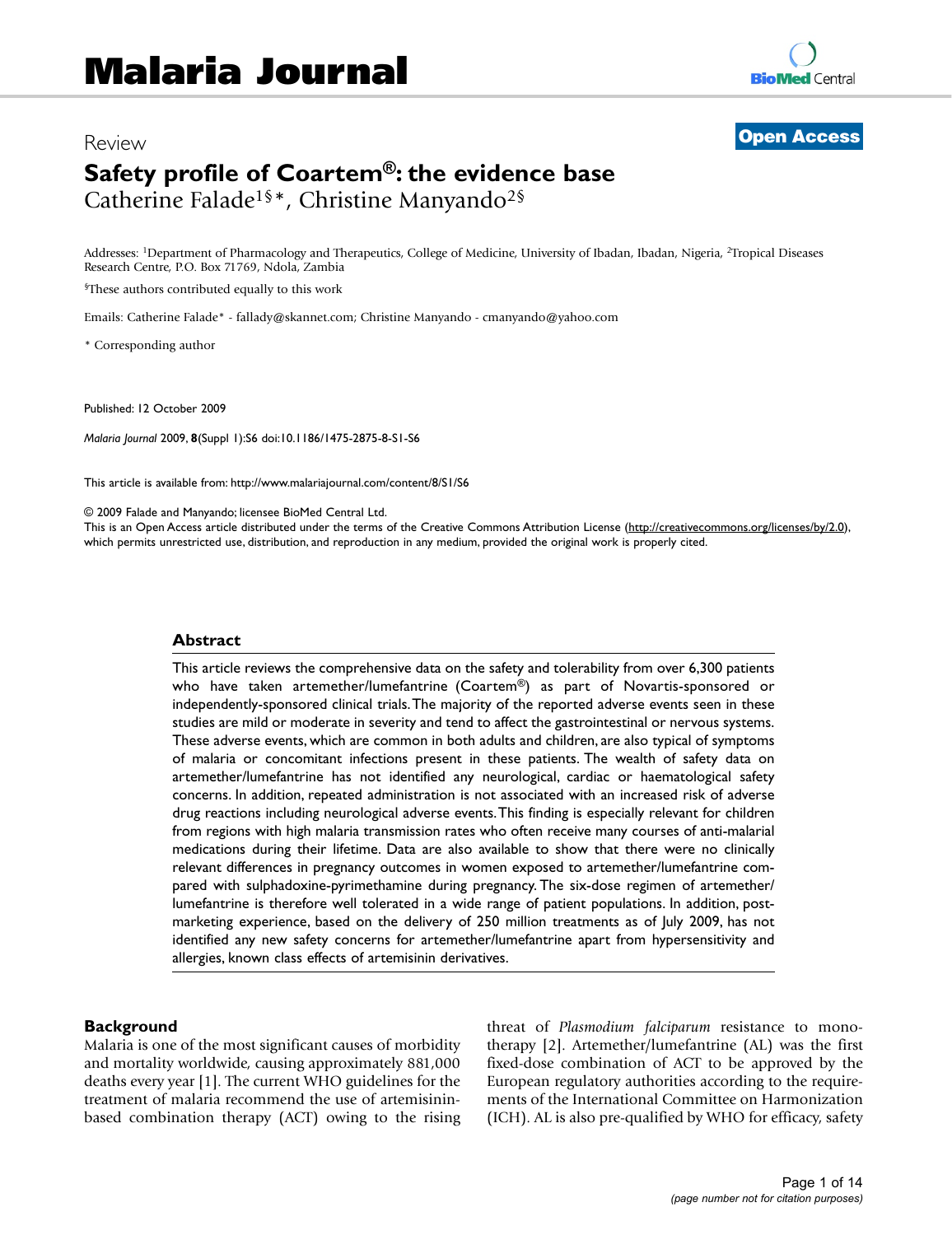and quality and is marketed as Coartem® for use as a sixdose regimen in infants, children and adults with acute, uncomplicated infection due to *P. falciparum* or mixed infections including *P. falciparum* [3,4].

The efficacy of AL has been confirmed in many different patient populations around the world and is discussed elsewhere in this supplement [5]. This article reviews the comprehensive safety data on AL that has been reported in the scientific literature from Novartis-sponsored and independent clinical trials.

# **Novartis-sponsored studies**

Six Novartis-sponsored clinical studies [6–11] have been conducted to assess efficacy and safety of the six-dose regimen of AL, with safety data from these summarized in Table 1. These studies were conducted in different regions of the world and so included patients who lived in areas with varying levels of drug resistant *P. falciparum* and malaria endemicity. Some of the studies included other anti-malarial drugs as active comparators [7,8], one allowed the inclusion of patients with mixed infections that included *P. falciparum* [10], and one utilized a dispersible paediatric formulation [11].

In all of these studies AL was well tolerated and most reported adverse events were of mild or moderate severity. Reported adverse events occurred mainly in the nervous system or gastrointestinal system and were considered typical of the symptomatology of malaria or concomitant infections. No cardiac, neurological or audiological safety issues were identified in the studies that assessed these safety parameters [6–11].

# **Comparative results from independent studies**

Many independent trials on AL have also been published in the scientific literature. Results from the studies conducted in Africa [12–32] are summarized in Table 2 and the results from studies conducted in Asia [33–39] in Table 3. The safety findings from these trials confirm the results of the Novartis-sponsored studies, namely that the majority of adverse events were mild or moderate in severity, tended to affect the gastrointestinal or nervous system, and were consistent with the symptoms of malaria. Serious adverse events were infrequent and were unrelated or unlikely to be related to study medication.

Data have also been pooled to provide a more complete assessment of the safety and tolerability of AL in a large number (>1,900) of adult and paediatric patients. The results of two of these meta-analyses, Mueller *et al* and Makanga *et al* are shown in Table 4 [40,41]. These pooled results confirm earlier data and show that AL is generally well tolerated with the majority of reported adverse events again affecting either the gastrointestinal or nervous systems and of mild or moderate severity [40,41]. Few adverse events were considered by the investigators to be drug-related – most were regarded as being related to the symptomatology of malaria. Serious adverse events occurred infrequently [40,41]. There were, however, some differences in the adverse event profile in children when different body weights were compared, but this is unlikely to be of clinical relevance. Instead, it is more likely to be related to the subjective nature of these adverse events and the differences in the ability of young infants and children to verbalize these complaints [41].

# **Special safety considerations** *Neurological and audiological safety*

There have been case reports of neurological problems (including ataxia, nystagmus, tremor and slurred speech) occurring after administration of herbal artemisinin [42] or artesunate monotherapy [43,44]. However, it is questionable whether these neurological effects are related to artemisinin treatment [45–47]. Indeed, this is not supported by audiology case-control [48–50] or other audiology data [14,51], although additional analyses are often called for to investigate this fully. There were, however, no neurological or audiological safety concerns identified for AL in the Novartis-sponsored studies [6–10,52] as shown in Table 1. In addition, audiological data are currently being analysed from a Novartis-sponsored study in 265 patients treated with AL, malarone or mefloquine-artesunate. [Personal communication with Novartis, study A2417). A routine review of the data collected from the first 85 patients, however, did not raise any safety concerns. Neurological or audiological safety concerns have not been identified in the African studies by Bukirwa *et al* [12], Gürkov *et al* [14], and Adjei *et al* [20], as shown in Table 2, Asian studies by Krudsood *et al* [33], and Mayxay *et al* [35], as shown in Table 3, and in the pooled analyses reported by Mueller *et al* [40] or Makanga *et al* [41], which are summarized in Table 4.

# *Cardiac safety*

Lumefantrine is chemically related to halofantrine, an anti-malarial known to be associated with significant prolongation of QTc interval. Indeed, QTc prolongation is a known class effect of many anti-malarial drugs. As such, cardiac safety has been thoroughly investigated during the preclinical and clinical development of AL.

The effects of lumefantrine and its major metabolite desbutyl-lumefantrine on wild-type hERG K+ channels have been investigated in stably transfected human embryonic kidney cells (HEK293) using a whole cell patch-clamp technique [52]. This *in vitro* hERG channel assay showed that lumefantrine and desbutyl-lumefantrine have higher  $IC_{50}$  values (approximately 200-fold) than halofantrine (see Table 5). In addition, the calculated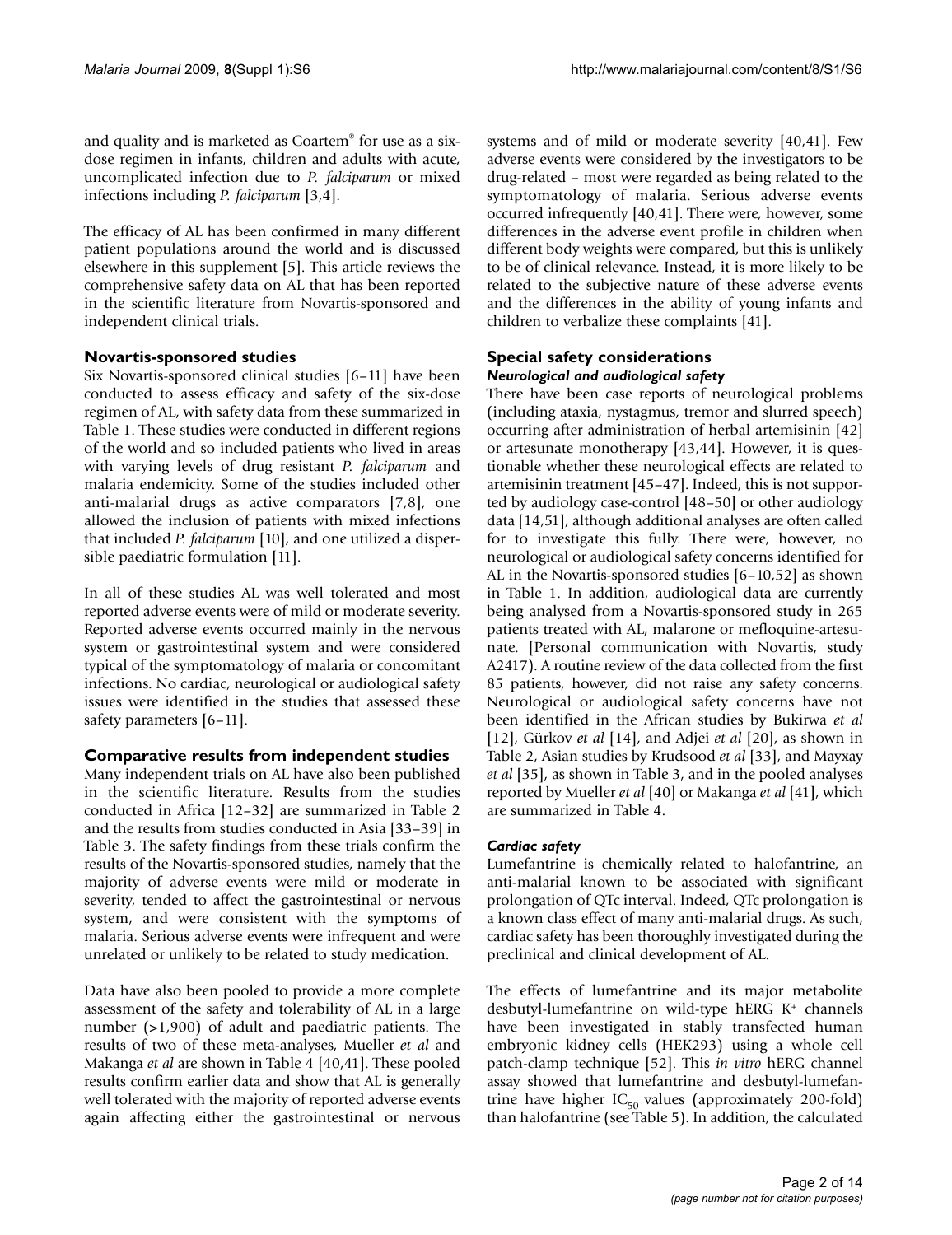| Study<br>number                    | Design                      | Comparator          | Patients                                                 | Number given<br>AL compared<br>with total | Participating<br>countries     | Key safety findings                                                                                                                                                                                                                                                                                                                                                                                                                                                                                                                                                                               |
|------------------------------------|-----------------------------|---------------------|----------------------------------------------------------|-------------------------------------------|--------------------------------|---------------------------------------------------------------------------------------------------------------------------------------------------------------------------------------------------------------------------------------------------------------------------------------------------------------------------------------------------------------------------------------------------------------------------------------------------------------------------------------------------------------------------------------------------------------------------------------------------|
| van Vugt<br>et al 1999<br>[6]      | Randomized,<br>double-blind | Six-dose<br>regimen | Adults &<br>children<br>$($ >2 years)                    | $120$ out<br>of 359 <sup>†</sup>          | Thailand                       | Possible treatment-related AEs were reported<br>by 16.7% of patients. These AEs could also have<br>been related to malaria and were mild or<br>moderate in severity. No neurological or cardiac<br>safety issues were identified.                                                                                                                                                                                                                                                                                                                                                                 |
| van Vugt<br>et al 2000<br>$^{[7]}$ | Randomized,<br>open-label   | $MAS^*$             | Adults &<br>children<br>(≥2 years)                       | $150$ out<br>of 200                       | Thailand                       | Most AEs considered drug-related were mild or<br>moderate in severity. Possibly related AEs<br>occurred at a frequency of 22% in the AL group<br>compared with 46% in the MAS group. In the AL<br>group 6% had nervous system AEs compared<br>with 34% in the MAS group (relative risk: 0.18;<br>p<0.0001). Gastrointestinal AEs were also less<br>frequent in the AL compared with MAS groups<br>(12.7% vs 26%; relative risk: 0.49; p<0.043). No<br>ECG abnormalities were identified.                                                                                                          |
| Lefèvre<br>et al 2001<br>$^{[8]}$  | Randomized,<br>open-label   | $MAS^*$             | Adults &<br>adolescents<br>$(\geq 12 \text{ years})$     | 164 out<br>of 219                         | Thailand                       | Nearly 90% in both treatment groups reported<br>treatment emergent signs/symptoms and these<br>were of mild or moderate severity. 18.3% of<br>patients taking AL and 21.8% of patients taking<br>MAS reported gastrointestinal symptoms while<br>27.4% and 16.4% of patients, respectively<br>reported headache, dizziness and sleep disorder.<br>Skin reactions were reported by 4.9% of<br>patients taking AL and 3.6% of patients taking<br>MAS. There were no cardiac complications and<br>no significant renal, hepatic or haemopoietic<br>dysfunction.                                      |
| Falade<br>et al 2005<br>[9]        | Open-label                  | Nil                 | Infants &<br>children<br>$(5 \text{ to } 25 \text{ kg})$ | 310                                       | Kenya,<br>Tanzania,<br>Nigeria | The most commonly reported AEs were cough,<br>anaemia, anorexia, vomiting and diarrhoea. Some<br>differences in AEs were seen in the different<br>body weight groups but as these were generally<br>mild, differences were not considered clinically<br>relevant. Only one patient had a SAE (urticaria)<br>that was considered to be related to study<br>medication and this event resolved when<br>treatment was withdrawn. No cardiac safety<br>issues were identified and there were no<br>significant abnormal laboratory values associated<br>with AL treatment.                            |
| Hatz<br>et al 2008<br>$[10]$       | Open-label                  | Nil                 | Adult, non-<br>immune<br>travellers                      | 165                                       | EU,<br>Colombia                | Treatment was well tolerated and most AEs<br>were mild or moderate in severity. The most<br>frequently reported AEs were headache,<br>insomnia, diarrhoea, nausea and vomiting and<br>these AEs (along with anorexia, vertigo and<br>chills) were most probably related to signs and<br>symptoms of malaria. No allergic reactions were<br>reported in any of the patients. There were few<br>SAEs and none of these were considered related<br>to AL. No significant effects were observed<br>during ECGs and there were no significant<br>effects seen with regard to laboratory<br>parameters. |

### **Table 1** – Key clinical studies evaluating the safety of the six-dose regimen of AL.

*Continued overleaf*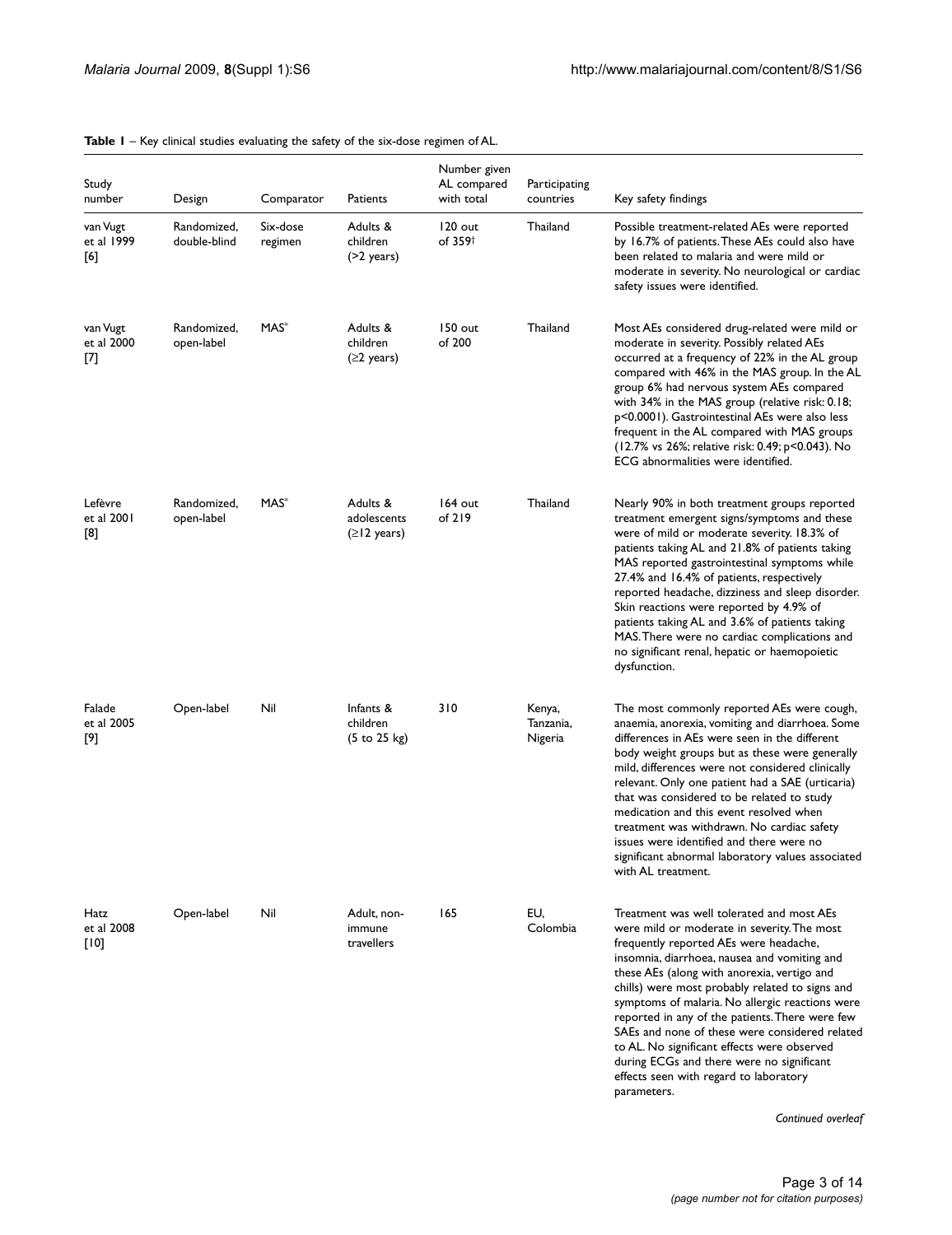#### **Table 1** – Continued

| Study<br>number               | Design                                | Comparator                          | Patients                                                 | Number given<br>AL compared<br>with total | Participating<br>countries                        | Key safety findings                                                                                                                                                                                                                                                                                                                                                                                                                                                                                                                                                                                                                                                                                               |
|-------------------------------|---------------------------------------|-------------------------------------|----------------------------------------------------------|-------------------------------------------|---------------------------------------------------|-------------------------------------------------------------------------------------------------------------------------------------------------------------------------------------------------------------------------------------------------------------------------------------------------------------------------------------------------------------------------------------------------------------------------------------------------------------------------------------------------------------------------------------------------------------------------------------------------------------------------------------------------------------------------------------------------------------------|
| Abdulla<br>et al 2008<br>[11] | Randomized.<br>investigator-<br>blind | Dispersible<br>formulation<br>of AL | Infants &<br>children<br>$(5 \text{ to } 35 \text{ kg})$ | 452 out<br>of 899                         | Kenya,<br>Tanzania, Mali,<br>Benin,<br>Mozambique | There was no difference in the pattern of AEs<br>seen in patients who received treatment with<br>crushed AL tablets compared with those who<br>received the dispersible formulation. No new or<br>unexpected AEs were identified and the most<br>commonly reported AEs were also related to<br>malaria. The most common drug-related AE was<br>vomiting; this was more frequently reported in<br>the lowest weight category. The number of SAEs<br>was low (1-2% in both groups) and most of<br>these were infections. There were no signs of<br>ototoxicity. There were no clinically relevant<br>findings or differences between study groups for<br>ECG assessments, vital signs, or laboratory<br>parameters. |

\* Study was not designed to compare artemether/lumefantrine with mefloquine/artesunate

†Artemether/lumefantrine over 60 hours

AE: adverse event;AL: artemether/lumefantrine; ECG: electrocardiogram; MAS: mefloquine/artesunate; SAE: serious adverse event; vs.: versus

cardiac safety indices, which are over 30 for lumefantrine, suggest that lumefantrine and its major metabolite pose an unlikely risk of cardiotoxocity compared with halofantrine [52]. A phase I, parallel group study with AL, moxifloxacin and placebo arms (n=42 per group) was conducted in healthy volunteers to assess cardiac safety [52]. As shown in Figure 1, this study demonstrated that the six-dose regimen of AL was associated with a mean maximum increase in QTc (Fridericia's formula) of 7.45 msec compared with placebo (90% CI: 4.4 to 10.5 msec) in healthy volunteers. By comparison, the effect on QTc (Fridericia's formula) was much greater after dosing with moxifloxacin, the positive control. A formal analysis of the relationship between the plasma concentration of lumefantrine and the change from mean baseline in QTc (Fridericia's formula) was conducted (see Figure 2). This shows that the 95% confidence limit for the mean lumefantrine plasma concentration does not cross the upper confidence band for the threshold of relevance for change in QTc (Fridericia's formula).

One possible explanation for the alterations in QTc seen with AL may be due to malaria itself and recovery from this disease, as well as to stress and anaemia. These conditions can affect cardiac electrophysiology and may lengthen the QT interval [53]. As QT correction formulae are based on a normal heart rate of 60 beats/minute, and patients with malaria tend to have elevated heart rates that decrease with successful treatment and defervescence, overcorrection of the QT interval can also occur. This is even more pronounced in small children, and heart rates higher than 60 beats/minute are routinely seen in healthy children. Despite the changes in QTc associated with malaria, no adverse events attributable to QTc prolongation (e.g. syncope or sudden death) have been reported in clinical trials with AL [6] as shown in Table 1 [6–11], Table 3 [39], and Table 4 [40,41].

### *Haematological safety*

Preclinical data suggested that repeated exposure to AL may affect blood cell counts and as such, particular attention was paid to haemoglobin levels and haematological adverse events reported during clinical trials. A published pooled analysis of 15 trials conducted in China, India, Thailand, The Gambia, Tanzania, France, The Netherlands and the UK confirmed these results [54]. Indeed, in this analysis, anaemia and thrombocytopaenia were frequently present at baseline, but returned to normal or improved considerably with the resolution of disease [54]. No haematological safety concerns were identified during the safety assessment presented in this review.

### **Safety of repeated administration**

Most safety data on antimalarials are collected as part of clinical trials and these tend to evaluate the treatment of a single episode of malaria. In practice, however, children in areas of high malaria endemicity are likely to suffer from repeated episodes of malaria and this raises concerns over potential toxicity due to repeated shortterm exposure to the drugs.

Two longitudinal studies have therefore attempted to address this question by assessing the efficacy, safety and tolerability of amodiaquine-artesunate versus AL [55] and amodiaquine plus sulphadoxine-pyrimethamine versus artesunate-amodiaquine versus AL [56] after repeated use.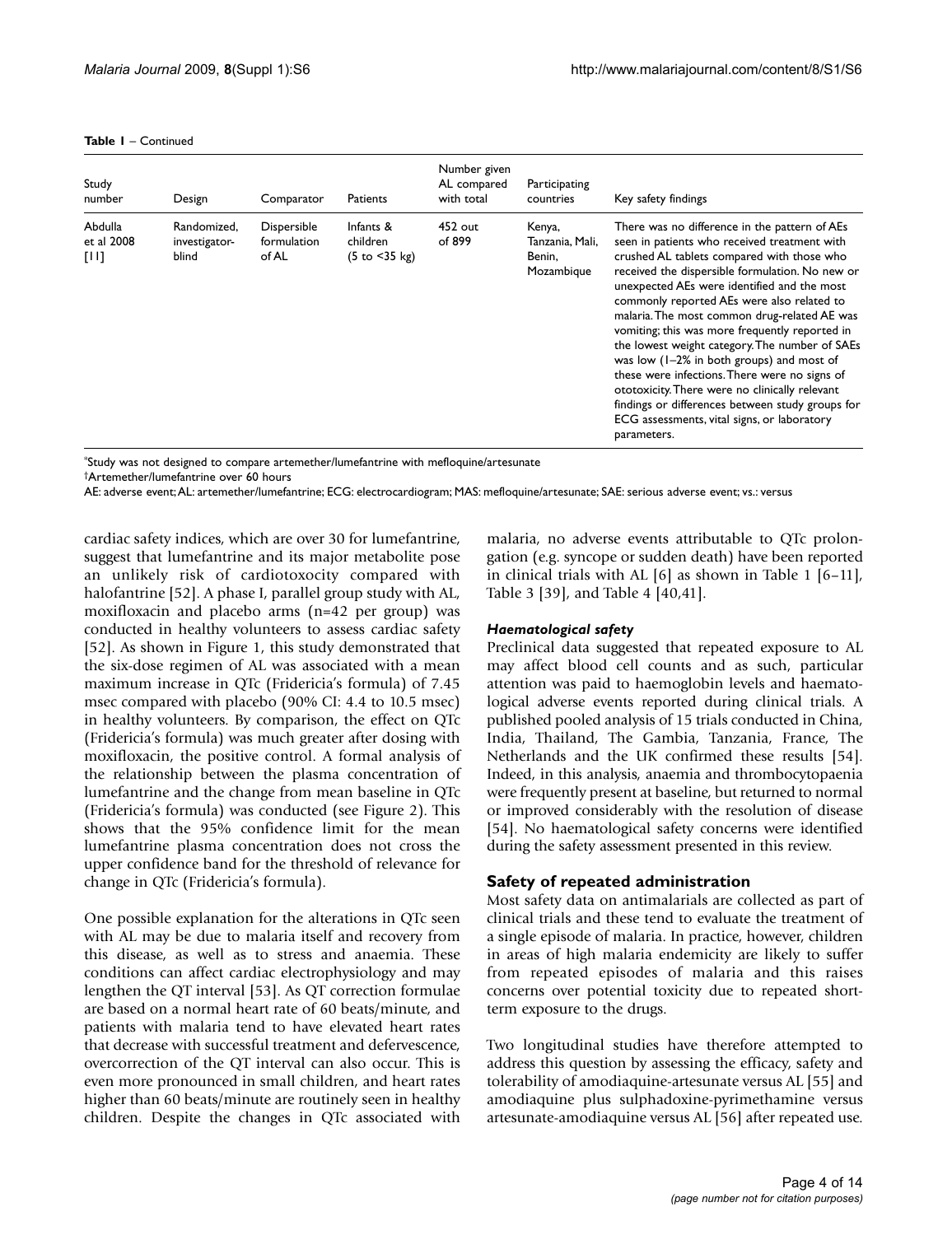### **Table 2** – Published studies with the six-dose AL regimen in Africa

| Authors                              | Country  | Design and patient<br>population                                                               | Comparators<br>(no. of patients)                                                                                       | Results                                                                                                                                                                                                                                                                                                                                                                                                                                                                                                                                                                                                                                                                                                                                                                                                                                                                       |
|--------------------------------------|----------|------------------------------------------------------------------------------------------------|------------------------------------------------------------------------------------------------------------------------|-------------------------------------------------------------------------------------------------------------------------------------------------------------------------------------------------------------------------------------------------------------------------------------------------------------------------------------------------------------------------------------------------------------------------------------------------------------------------------------------------------------------------------------------------------------------------------------------------------------------------------------------------------------------------------------------------------------------------------------------------------------------------------------------------------------------------------------------------------------------------------|
| <b>Bukirwa</b><br>et al 2006<br>[12] | Uganda   | Randomized, single-<br>blind, single centre in<br>children (1-10 years)                        | AL (n=204)<br>ASAQ (n=204)                                                                                             | Overall, 261 (65%) of participants experienced AEs of moderate or severe<br>intensity and there was no difference between the two treatment groups. SAEs<br>were uncommon with both regimens, with one occurring in each group and<br>judged to be unrelated to study medication (ASAQ) or unlikely to be related to<br>study medication (AL). No abnormalities in hearing or fine finger dexterity were<br>detected.                                                                                                                                                                                                                                                                                                                                                                                                                                                         |
| Dorsey<br>et al 2007<br>[13]         | Uganda   | Single-blind,<br>randomized, single<br>centre in children<br>$(1-10 \text{ years})$            | $AL$ (n=103 and<br>202 treatments)<br>$AQSP(n=111)$<br>and 253<br>treatments)<br>ASAQ (n=113<br>and 232<br>treatments) | All study regimens appeared to be safe and generally well tolerated. In the first<br>14 days, anorexia and weakness occurred more commonly in children treated with<br>AQSP than those receiving ASAQ or AL. A total of 45 SAEs were reported in<br>38 patients, but none of these were considered probably or definitely related to<br>study medication.                                                                                                                                                                                                                                                                                                                                                                                                                                                                                                                     |
| Gürkov<br>et al 2008<br>[14]         | Ethiopia | Single centre in<br>adults and children<br>>5 years of age                                     | AL (n=30)<br>Quinine (n=35)<br>Atovaquone/<br>proguanil (n=32)                                                         | The first randomized clinical trial to directly compare ototoxicity of AL with other<br>anti-malarial drugs. Pure tone audiometry and distortion product otoacoustic<br>emission levels revealed transient significant cochlear hearing loss in patients<br>treated with quinine but not in those treated with AL or atovaquone/proguanil.<br>Transitory evoked otoacoustic emission could be elicited in all examinations,<br>except for three patients in the quinine group on day 7, who suffered a transient<br>hearing loss greater than 30 dB. There was no evidence of drug-induced brain<br>stem lesions by brain stem evoked response audiometry. There was no<br>detrimental effect of AL on peripheral hearing or brainstem auditory pathways;<br>however, transient hearing loss is common after quinine therapy due to temporary<br>outer hair cell dysfunction. |
| Kamya<br>et al 2007<br>[15]          | Uganda   | Single-blind,<br>randomized, single<br>centre in children<br>(6 months to 10 years)            | $AL(n=210)$<br>$DP(n=211)$                                                                                             | Both drugs were well tolerated and reported AEs were of mild or moderate<br>severity and consistent with symptoms of malaria. There were 6 SAEs reported in<br>this study and all were judged unrelated to study medications.                                                                                                                                                                                                                                                                                                                                                                                                                                                                                                                                                                                                                                                 |
| Mårtensson<br>et al 2005<br>[16]     | Zanzibar | Multicenter,<br>randomized, open-<br>label in children<br>$(6-59$ months)                      | AL (n=200)<br>ASAQ (n=208)                                                                                             | Both drugs were well tolerated and most AEs were of mild severity. Similar<br>proportions of moderate or severe AEs were reported by the two groups (10%<br>for AL vs. 12% for ASAQ). All severe AEs were associated with malaria and were<br>not attributed to the study drugs. No significant differences were seen in the<br>mean counts of white blood cells and neutrophils during follow-up. Significant and<br>similar increases in mean haemoglobin levels from baseline to day 42 were seen in<br>both groups.                                                                                                                                                                                                                                                                                                                                                       |
| Mohamed<br>et al 2006<br>$[17]$      | Sudan    | Two-centre, open-<br>label in children<br>and adults                                           | AL (n=72)<br>ASSP $(n=71)$                                                                                             | No AEs were recorded for patients given ASSP and 11 were recorded for patients<br>given AL (5 cases of gastric disturbance, 5 of excessive sleepiness and 1 of<br>dizziness). All were mild and self-limited and no patients withdrew from the study<br>because of an AE.                                                                                                                                                                                                                                                                                                                                                                                                                                                                                                                                                                                                     |
| Yeka<br>et al 2008<br>[18]           | Uganda   | Randomized, single<br>centre, single-blinded<br>study in children aged<br>6 months to 10 years | AL (n=199)<br>$DP(n=215)$                                                                                              | Most AEs were of mild or moderate severity and consistent with symptoms of<br>malaria. The most commonly reported AEs in both groups were cough, coryza,<br>abdominal pain, anorexia, weakness, diarrhoea and pruritus and there were no<br>significant differences between groups. A total of 7 SAEs were reported (2.3%<br>after DP and 1% after AL), but all were judged unrelated to study medication.                                                                                                                                                                                                                                                                                                                                                                                                                                                                    |
| Mulenga<br>et al 2006<br>[19]        | Zambia   | Randomized, open-<br>label, multicentre<br>in adults                                           | AL (n=485)<br>SP (n=486)                                                                                               | AL and SP were generally well tolerated. SAEs were observed in 2 patients treated<br>with SP and one patient treated with AL. Eleven patients (5 on AL and 6 on SP)<br>had various symptoms possibly related to the study drugs but none were serious<br>enough to interrupt the treatment.                                                                                                                                                                                                                                                                                                                                                                                                                                                                                                                                                                                   |

*Continued overleaf*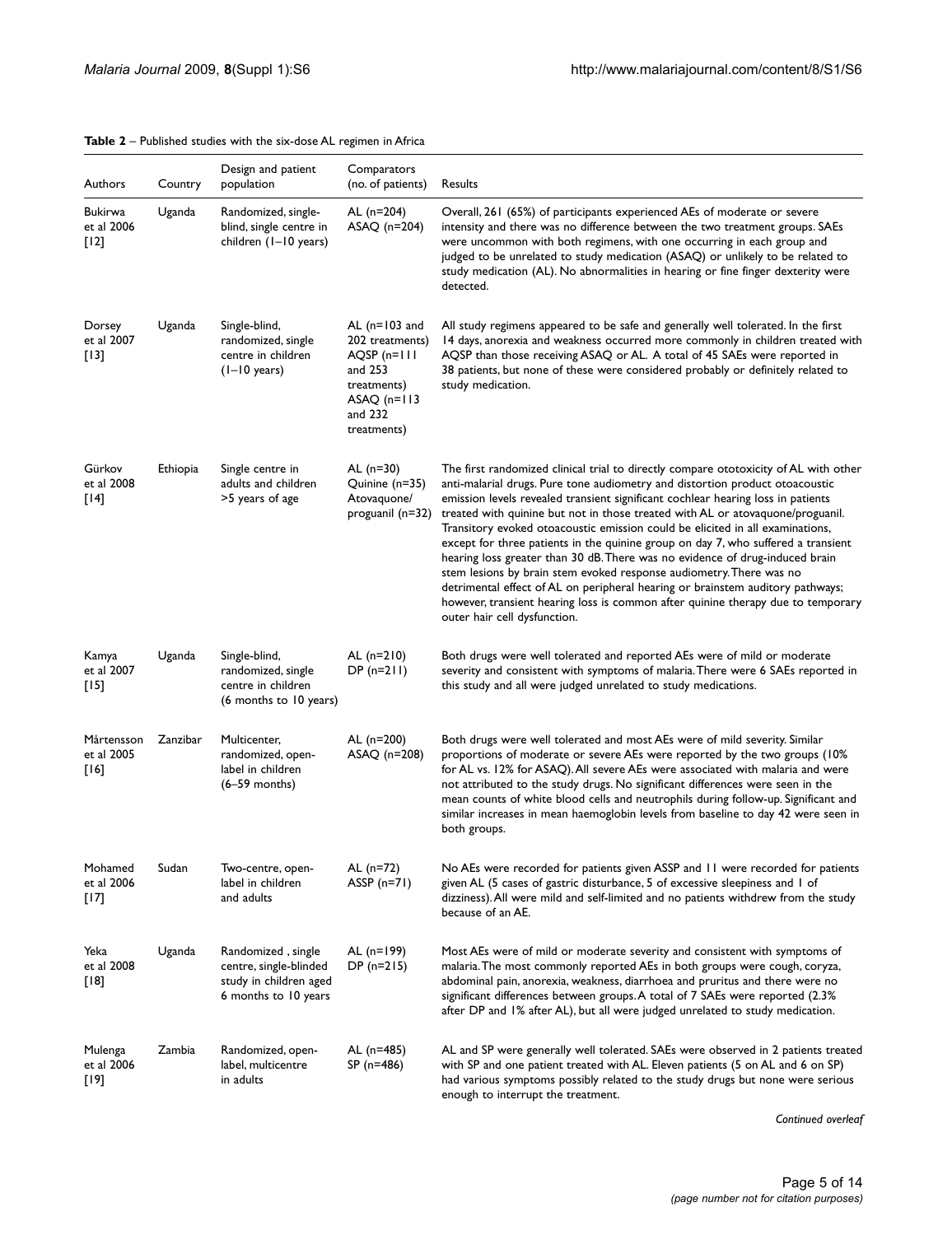# **Table 2** – Continued

| Authors                                   | Country         | Design and patient<br>population                                                       | Comparators<br>(no. of patients)                                                                        | Results                                                                                                                                                                                                                                                                                                                                                                                                                                                                                                                                                                                                                                                                                                                                                                                                                                                                                                                                                                                                                                                                                                                                                                                                                                                                                                          |
|-------------------------------------------|-----------------|----------------------------------------------------------------------------------------|---------------------------------------------------------------------------------------------------------|------------------------------------------------------------------------------------------------------------------------------------------------------------------------------------------------------------------------------------------------------------------------------------------------------------------------------------------------------------------------------------------------------------------------------------------------------------------------------------------------------------------------------------------------------------------------------------------------------------------------------------------------------------------------------------------------------------------------------------------------------------------------------------------------------------------------------------------------------------------------------------------------------------------------------------------------------------------------------------------------------------------------------------------------------------------------------------------------------------------------------------------------------------------------------------------------------------------------------------------------------------------------------------------------------------------|
| Adjei GO<br>et al 2008<br>[20]            | Ghana           | Randomized, open<br>label in children<br>(6 months to 14 years)                        | AL $(n=111)$<br>ASAQ $(n=116)$                                                                          | The majority of AEs were mild in intensity, overlapped with known malaria<br>symptomology, and were mostly classified as unrelated to study medication.<br>Drug-related AEs were rare. Possibly related AEs were pruritus (2 patients on<br>ASAQ and I patient on AL) and fatigue/excessive sleepiness (5 patients on ASAQ<br>and 4 patients on AL). Neurological examinations were conducted on 168 children<br>(n=92 for ASAQ; n=76 for AL). Nystagmus was observed in two patients (1 per<br>group), but both had a history of admission to a neonatal intensive care unit and<br>either excessive emotional liability or cognitive impairment. One child in the AL<br>group had a positive Romberg's test (indicative of sensory ataxia) on day 3, but<br>also had a history of cognitive impairment. No other neurological abnormalities<br>were observed during the 28-day follow-up, at monthly visits or in patients who<br>took multiple courses of treatment. Audiometry was assessed in 72 patients (n=37<br>for ASAQ; n=35 for AL). Hearing thresholds were significantly elevated in treated<br>patients compared with age- and sex-matched controls up to and including day 28,<br>but there were no differences after 9 to 12 months. (Note: full audiometry results<br>are presented elsewhere). |
| Falade<br>et al 2008<br>[2]               | Nigeria         | Randomized, open<br>label, single centre<br>in children (6 months<br>to 10 years)      | AL (n=66)<br>$ASAQ$ (n=66)                                                                              | Both drugs were well tolerated according to clinical and laboratory parameters.<br>The most common AEs were vomiting, anaemia, cough and abdominal pains and<br>are frequent clinical findings among patients with malaria. No child was withdrawn<br>because of an AE.                                                                                                                                                                                                                                                                                                                                                                                                                                                                                                                                                                                                                                                                                                                                                                                                                                                                                                                                                                                                                                          |
| Faye<br>et al 2007<br>$[22]$              | Senegal         | Randomized, open-<br>label, multicentre in<br>children and adults                      | ASAQ (n=360)<br>$AQSP(n=161)$<br>MAS $(n=145)$<br>Six-dose AL<br>$(n=149)$<br>Four-dose AL<br>$(n=140)$ | The side-effects of treatments were minor and consisted mainly of mild gastralgia,<br>dizziness, pruritus, asthenia, and vomiting. These disappeared at the end of<br>treatment and did not require any specific treatment. No SAEs were observed and<br>there were no severe alterations in renal or hepatic function for any of the drug<br>combinations.                                                                                                                                                                                                                                                                                                                                                                                                                                                                                                                                                                                                                                                                                                                                                                                                                                                                                                                                                      |
| Koram<br>et al 2005<br>[23]               | Ghana           | Two-centre,<br>randomized, open-<br>label in children<br>$(6-59$ months)               | AL $(n=51)$<br>$CQ$ (n=36)<br>$SP(n=27)$<br>$ASAQ$ (n=54)                                               | Some patients were withdrawn from the study due to AEs: 2 patients on day 1 due<br>to lethargy/inability to eat, (I each for the CQ and SP groups), 3 patients due to<br>excessive vomiting/lethargy (all after ASAQ) and I patient due to excessive<br>vomiting and diarrhoea (this patient in the AL group had a concomitant<br>hookworm infection).                                                                                                                                                                                                                                                                                                                                                                                                                                                                                                                                                                                                                                                                                                                                                                                                                                                                                                                                                           |
| Owusi-Agyei Ghana<br>et al 2008<br>$[24]$ |                 | Randomized, open<br>label in children aged<br>6 months to 10 years                     | AL $(n=223)$<br>ASAQ (n=228)<br>ASCD $(n=178)$                                                          | The incidence of AEs was comparable between the groups although a history of<br>body pain was more frequently reported in the ASAQ group compared with the<br>AL or ASCD groups (14.0% vs. 5.7% vs. 5.1%, respectively; p=0.01).                                                                                                                                                                                                                                                                                                                                                                                                                                                                                                                                                                                                                                                                                                                                                                                                                                                                                                                                                                                                                                                                                 |
| Sagara<br>et al 2006<br>$[25]$            | Mali            | Randomized, single<br>centre, open-label<br>study in children<br>(≥6months) and adults | AL $(n=303)$<br>AS plus sulpha-<br>methoxypyrazine<br>plus pyrimetha-<br>mine $(n=303)$                 | AL and AS plus sulphamethoxypyrazine plus pyrimethamine were both well<br>tolerated. The total number of reported AEs and the number of patients reporting<br>any symptom/signs in the first week after treatment was similar in the groups.<br>Diarrhoea occurred more frequently after AL compared with AS plus<br>sulphamethoxypyrazine-pyrimethamine (3.6% vs. 1.0%, respectively; p=0.03). No<br>SAEs occurred.                                                                                                                                                                                                                                                                                                                                                                                                                                                                                                                                                                                                                                                                                                                                                                                                                                                                                             |
| Sowunmi<br>et al 2007<br>26]              | Nigeria         | Randomized, open-<br>label, single centre,<br>in children (≤10years)                   | AL (n=90)<br>AQ plus sulpha-<br>lene plus pyri-<br>methamine<br>$(n=91)$                                | AEs within the first week of treatment were reported by 21 children (9 after AL<br>and 12 after AQ plus sulphalene plus pyrimethamine). There was no significant<br>difference in the proportions of patients reporting AEs in both groups. Pruritus<br>and weakness were significantly more frequent in the AQ plus sulphalene plus<br>pyrimethamine group, and vomiting was significantly more frequent in the AL<br>group. No child was withdrawn because of drug intolerance.                                                                                                                                                                                                                                                                                                                                                                                                                                                                                                                                                                                                                                                                                                                                                                                                                                |
| Sutherland<br>et al 2005<br>$[27]$        | Gambia          | Randomized, single<br>centre, single-blind,<br>in children (1-10 years)                | AL (n=406)<br>$CQSP(n=91)$                                                                              | Minor complaints noted at the day 7 laboratory visit included headache (12% and<br>11% in the CQSP and AL groups, respectively), anorexia (12% and 16%), diarrhoea<br>(7% and 4%), abdominal pain (5% and 5%), and pruritus (1% and 1%). No SAEs<br>occurred in either group, and there were no deaths among children in the study.                                                                                                                                                                                                                                                                                                                                                                                                                                                                                                                                                                                                                                                                                                                                                                                                                                                                                                                                                                              |
| Zongo<br>et al<br>2007 [28]               | Burkina<br>Faso | Multicentre,<br>randomized, open-<br>label in children<br>(6 months to 10 years)       | $AL(n=261)$<br>AQSP (n=260)                                                                             | Both drugs were well tolerated. AEs did not differ between groups apart from<br>pruritus, which was more common with AQSP than AL (16% vs. 3%, p<0.0001).<br>Only 2 SAEs (both haemoglobin levels below 50 g/L) were reported; I SAE was<br>due to early treatment failure after AQSP and I SAE was due to late clinical failure<br>after AL.                                                                                                                                                                                                                                                                                                                                                                                                                                                                                                                                                                                                                                                                                                                                                                                                                                                                                                                                                                    |

*Continued overleaf*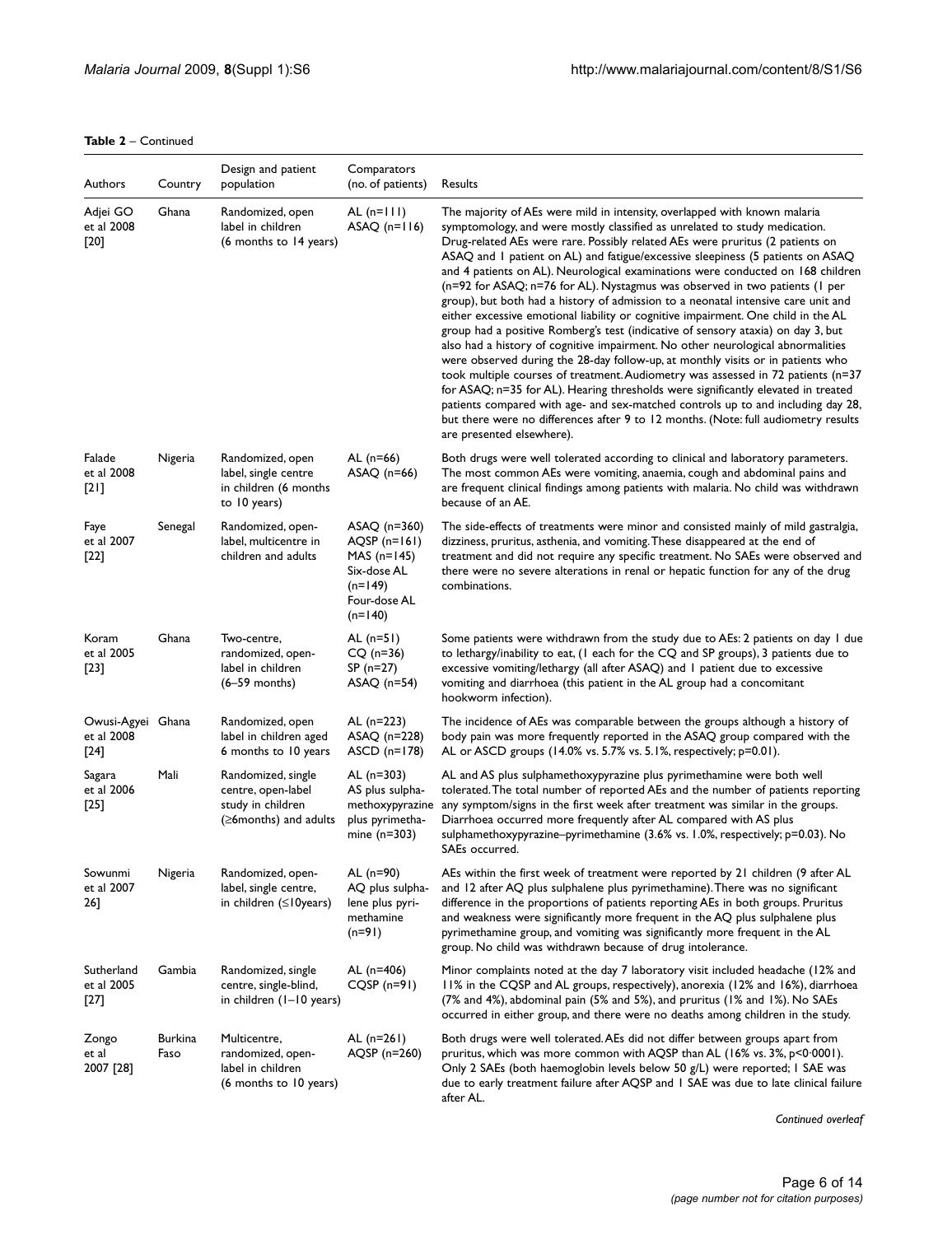#### **Table 2** – Continued

| Authors                             | Country                | Design and patient<br>population                                                 | Comparators<br>(no. of patients)               | Results                                                                                                                                                                                                                                                                                                                                                                                                                                                           |
|-------------------------------------|------------------------|----------------------------------------------------------------------------------|------------------------------------------------|-------------------------------------------------------------------------------------------------------------------------------------------------------------------------------------------------------------------------------------------------------------------------------------------------------------------------------------------------------------------------------------------------------------------------------------------------------------------|
| Zongo<br>et al 2007<br>$[29]$       | <b>Burkina</b><br>Faso | Multicentre.<br>randomized, open-<br>label in children<br>$(≥6$ months)          | AL $(n=188)$<br>AQSP $(n=184)$<br>$DP(n=187)$  | All drugs were well tolerated. However, abdominal pain was reported more often<br>in the AQSP and AL groups than in the DP group (24% and 20% vs. 9%,<br>respectively), headache was more common in the AL group than in the AQSP and<br>DP groups (21% vs. 14% and 10% respectively) and pruritus was more common in<br>the AQSP group than in the AL and DP groups (18% vs. 6% and 3%, respectively).<br>No SAEs were reported in this study.                   |
| Fanello<br>et al 2007<br>[30]       | Rwanda                 | Randomized, open-<br>label, 2-centre in<br>children<br>$(12-59$ months)          | AL $(n=251)$<br>AQSP (n=249)                   | AEs concomitant with the administration of the study drug were reported by<br>251 patients (52.21% after AQSP and 48.21% after AL). AEs that were possibly or<br>probably related to the study drug were reported by 22.73% of patients after<br>AQSP and 14.47% after AL (p=0.06). The most frequently reported AEs after<br>AQSP were fatigue, anorexia, vomiting and abdominal pain and the AEs most<br>frequently reported after AL were cough and diarrhoea. |
| Ndayiragije<br>et al 2004<br>[31]   | Burundi                | Multicentre.<br>randomized, open-<br>label in children<br>$(5$ years)            | AL $(n=142)$<br>$ASAQ$ (n=153)                 | AEs were similar in the two groups, although vomiting on days I and 2 was more<br>frequent in the ASAQ group (13.1% and 5.3%, respectively) than in the LA group<br>(5% and 0.7%, respectively).                                                                                                                                                                                                                                                                  |
| Van den<br>Broek et al<br>2006 [32] | Republic<br>of Congo   | Randomized, single<br>centre, open-label<br>study in children<br>$(6-59$ months) | AL $(n=106)$<br>$ASAQ$ (n=101)<br>$ASSP(n=91)$ | The most frequent AEs reported during the 3 days of treatment were vomiting,<br>diarrhoea, abdominal pain and anorexia. The frequency of these AEs was low<br>(around 10% of children) and did not differ among the groups. There were two<br>cases of urticaria (1 after ASAQ and 1 after ASSP), but these developed after<br>completion of the treatment. No SAEs were reported.                                                                                |

AL:Artemether/lumefantrine; CQ: Chloroquine; SP: Sulphadoxine/pyrimethamine; CQSP: Chloroquine/sulphadoxine/pyrimethamine;AS:Artesunate;AQ: Amodiaquine;ASAQ:Amodiaquine/artesunate;AQSP:Amodiaquine/sulphadoxine/pyrimethamine; DP: dihydroartemisinin/piperaquine; MAS: mefloquine/artesunate

These studies in Ghanaian and Ugandan children indicated all treatments were efficacious, but the various treatments were associated with slightly different adverse event profiles. For example, treatment with amodiaquine plus sulphadoxine-pyrimethamine had a greater risk compared with AL of anorexia, weakness and subjective fever and a greater risk compared with artesunate-amodiaquine of weakness and subjective fever. Children treated with AL, however, had a higher risk of elevated temperature than those receiving artesunate-amodiaquine [56]. In both studies, repeated administration of AL did not seem to be associated with an increased risk of adverse drug reactions. The study in Ghanaian children also included neurological examinations for children treated with repeated artemisinin-based regimens. This did not identify any abnormal neurological signs that were considered related to artemisinin [55].

# **Comparison with other anti-malarial therapies**

The safety of the six-dose regimen of AL has been compared with MAS in two Novartis-sponsored, openlabel randomized trials [7,8,52], as summarized in Table 1. In these two studies, 314 patients received AL and 105 patients received MAS. Overall, AL was at least as well tolerated as MAS, and had a similar safety profile (Table 6) [52]. Only one patient, who developed urticarial rash, experienced a serious adverse event that was thought to be treatment-related [52]. Independent studies have also compared AL with other anti-malarial therapies as shown in Table 2, Table 3 and Table 4 [12–40]. These studies showed that AL was at least as well tolerated as the various comparators (AQSP, ASAQ, ASCD, ASSP, AS plus sulphamethoxypyrazine plus pyrimethamine, atovaquone/ proguanil, CQ, CQSP, DP, DNP, MAS, quinine, or SP) used in clinical trials.

# **Safety in pregnancy**

Pregnant women with symptomatic malaria, and especially those in their second and third trimesters, are more likely to develop severe malaria than other women [2]. In addition, this is often complicated by pulmonary oedema and hypoglycaemia [2]. Prompt, safe, and effective treatment is, therefore, recommended in this high risk group to reduce maternal mortality, foetal death and premature labour [2]. ACT can be used in uncomplicated malaria in the second and third trimester. The use of ACT in the first trimester should, however, only be considered if they are the only effective treatment available and the benefits outweigh the risks of treatment [2,4]. In severe malaria, ACT is preferred over quinine due to the hypoglycaemia associated with quinine. Until recently there has been limited evidence available to support the use of ACT in early pregnancy; however, McGready *et al* published data on the use of AL in pregnancy in 2009 [57]. These data were from a prospective eight-year study in Thailand on pregnant women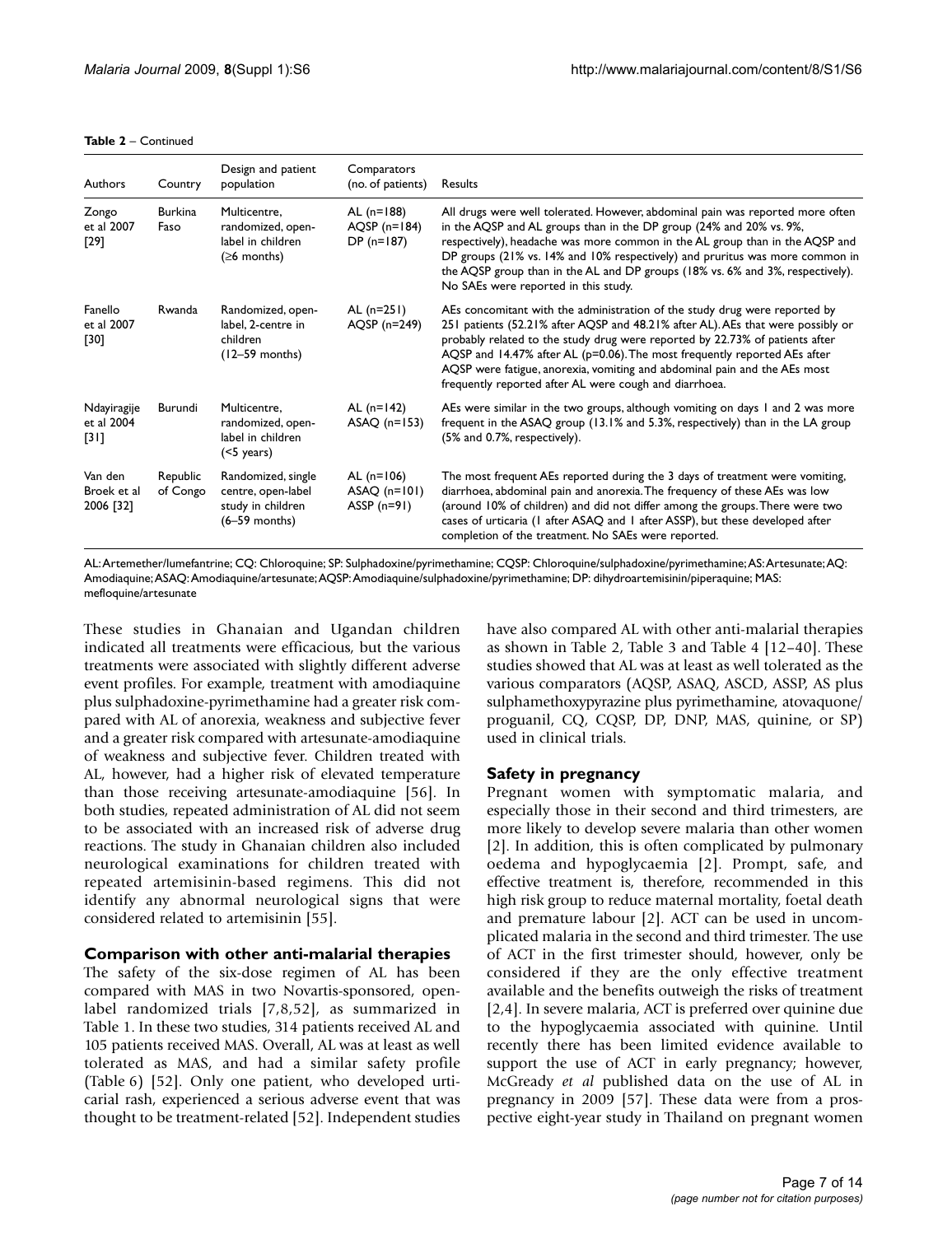#### **Table 3** – Published studies with the six-dose AL regimen in Asia

| Authors                             | Country   | Design and patient<br>population                                                                                      | Comparators<br>(no. of patients)               | Results                                                                                                                                                                                                                                                                                                                                                                                                                                                                                                                                                                                                                                                                                                                                                                                           |
|-------------------------------------|-----------|-----------------------------------------------------------------------------------------------------------------------|------------------------------------------------|---------------------------------------------------------------------------------------------------------------------------------------------------------------------------------------------------------------------------------------------------------------------------------------------------------------------------------------------------------------------------------------------------------------------------------------------------------------------------------------------------------------------------------------------------------------------------------------------------------------------------------------------------------------------------------------------------------------------------------------------------------------------------------------------------|
| South-East Asia                     |           |                                                                                                                       |                                                |                                                                                                                                                                                                                                                                                                                                                                                                                                                                                                                                                                                                                                                                                                                                                                                                   |
| Krudsood<br>et al 2003<br>[33]      | Thailand  | Randomized, open-<br>label, single centre in<br>adults                                                                | AL $(n=4)$<br>DNP (n=89)                       | No deterioration in clinical or biochemical responses occurred after treatment<br>with AL or DNP. Minor symptoms (nausea, headache, and dizziness) were seen in<br>both groups. These could not be differentiated from malaria signs and symptoms<br>as they resolved simultaneously with fever 1-4 days after treatment. There were<br>no SAEs or deaths, and no neurological or neuropsychiatric manifestations were<br>seen during treatment or during the 28-day follow-up period.                                                                                                                                                                                                                                                                                                            |
| Stohrer<br>et al 2004<br>[34]       | Laos      | Randomized, open-<br>label, hospital and<br>community-based<br>study in adults and<br>children $(\geq 10 \text{ kg})$ | $AL(n=53)$<br>MAS $(n=55)$                     | Most of the recorded treatment emergent symptoms/signs (TESS) on day 0 and<br>day 3 were mild or moderate in severity, and were symptoms typical of malaria.<br>There were no significant differences between treatment groups in the incidence<br>of gastrointestinal disorders like abdominal pain, nausea, vomiting, diarrhoea or<br>anorexia (12.8% for AL vs. 12.0% for MAS), or nervous system disorders like<br>headache, dizziness, weakness, or sleep disorder (29.8% for AL vs. 41.5% for MAS).<br>Apart from severe diarrhoea (I patient in the AL group) and sleep disorder and<br>dizziness (1 patient in the MAS group), no other potentially drug-related AEs were<br>reported.                                                                                                    |
| Mayxay<br>et al 2004<br>$[35]$      | Laos      | Randomized, open-<br>label, single centre,<br>in adolescents and<br>adults (12–19 years)                              | AL $(n=110)$<br>MAS $(n=110)$<br>$CQSP(n=110)$ | The proportion of patients with symptoms and signs before treatment, which may<br>subsequently be confused with drug-related AEs, did not differ significantly<br>between the 3 groups. The proportion of patients with $\geq 1$ potential side-effect<br>was higher in the MAS group (52%) than in the CQSP group (44%) or the AL<br>group (27%). Three patients in the MAS group had serious neuropsychiatric effects<br>following treatment, I patient developed fever and a Glasgow coma score of 8/15<br>due to the presence of gametocytes on day 15 after CQSP and 1 patient had<br>hallucinations and uncharacteristic anxiety on day 20.                                                                                                                                                 |
| Ratcliff<br>et al 2007<br>[36]      | Indonesia | Randomized, open-<br>label, 2-centre in<br>children (body weight<br>$\geq$ 10 kg) and adults                          | AL (n=387)<br>DP (n=387)                       | AEs were assessed in patients without the symptom at enrolment and were<br>similar between groups apart from a two-fold increased risk of diarrhoea on days<br>1 and 2 in more patients receiving DP compared with AL (95% CI $1.3-3.3$ ;<br>$p=0.003$ ). By day 7, the risk of diarrhoea was 5% in both treatment groups.<br>Although 35% of patients developed a headache on days I and 2 after DP<br>compared with 23% of patients given AL, the difference was not significant as<br>headache was a common symptom at presentation.                                                                                                                                                                                                                                                           |
| Hutagalung<br>2005 [37]             | Thailand  | Randomized, open-<br>label, 2-centre, in<br>children (>10 kg)<br>and adults                                           | AL (n=245)<br>MAS $(n=245)$                    | AL and MAS were well tolerated. Vomiting of one or more doses of drug occurred<br>in 2.1% in the AL group and 0.8% of the MAS group (relative risk, 2.5; 95% CI,<br>$0.5 - 12.7$ ; $p = 0.45$ ). The rates of early vomiting (within one hour) of dosing were<br>very low (around 2%) and did not differ between groups. The most commonly<br>reported and possibly drug-related AEs were effects on the gastrointestinal<br>(abdominal pain, anorexia, nausea, diarrhoea and vomiting more than I hour after<br>dosing) and central nervous system (headache, dizziness). There were fewer AEs in<br>the AL group compared with the MAS group, although this was not statistically<br>significant. No SAEs were reported.                                                                        |
| South Asia                          |           |                                                                                                                       |                                                |                                                                                                                                                                                                                                                                                                                                                                                                                                                                                                                                                                                                                                                                                                                                                                                                   |
| van den<br>Broek et al<br>2005 [38] |           | Bangladesh Randomized, open-<br>label, single centre,<br>in adults and children<br>$(\geq)$ year)                     | AL $(n=121)$<br>$MAS (n=121)$<br>$CQSP(n=122)$ | All treatments were well tolerated. Mild AEs reported during the 3 days of<br>treatment were headache, vomiting, nausea and dizziness. The frequency of these<br>AEs was generally higher after MAS compared with AL (p<0.05). After CQSP<br>treatment, complaints were of intermediate frequency, but vomiting occurred<br>more in this group. Other AEs were anorexia, skin itching and deafness with CQSP,<br>sleeplessness, anorexia, skin itching/rash, epigastric pain and excessive sweating<br>with MAS and blurred vision and anorexia with AL. No severe AEs were observed.                                                                                                                                                                                                             |
| Thapa<br>et al 2007<br>$[39]$       | Nepal     | Randomized, open-<br>label, single centre, in<br>adults and children<br>$($ >5 years)                                 | $AL(n=66)$<br>$SP(n=33)$                       | The most commonly reported symptoms at presentation apart from fever were<br>headache (97% in the AL group and 88% in the SP groups), nausea (42% and 64%,<br>respectively), and vomiting (39% and 46%, respectively). Other gastrointestinal,<br>neurological, musculoskeletal, respiratory, and dermatologic complaints were much<br>less frequent. During treatment, <12.5% of patients reported one or more<br>symptoms, with the majority of mild intensity, and no significant differences seen<br>between groups. There were no group-specific differences in changes in pulse or<br>blood pressure during initial therapy. ECGs were conducted in 10 patients in the<br>AL group and 8 patients in the SP group and no changes in QTc were observed<br>during treatment with either drug. |

AL: artemether/lumefantrine; ECG: electrocardiogram; SP: sulphadoxine/pyrimethamine; CI: confidence interval; CQSP: Chloroquine/sulphadoxine/ pyrimethamine; DP: Dihydroartemisinin/piperaquine; DNP: dihydroartemisinin/napthoquine/trimethoprim; MAS: mefloquine/artesunate; vs.: versus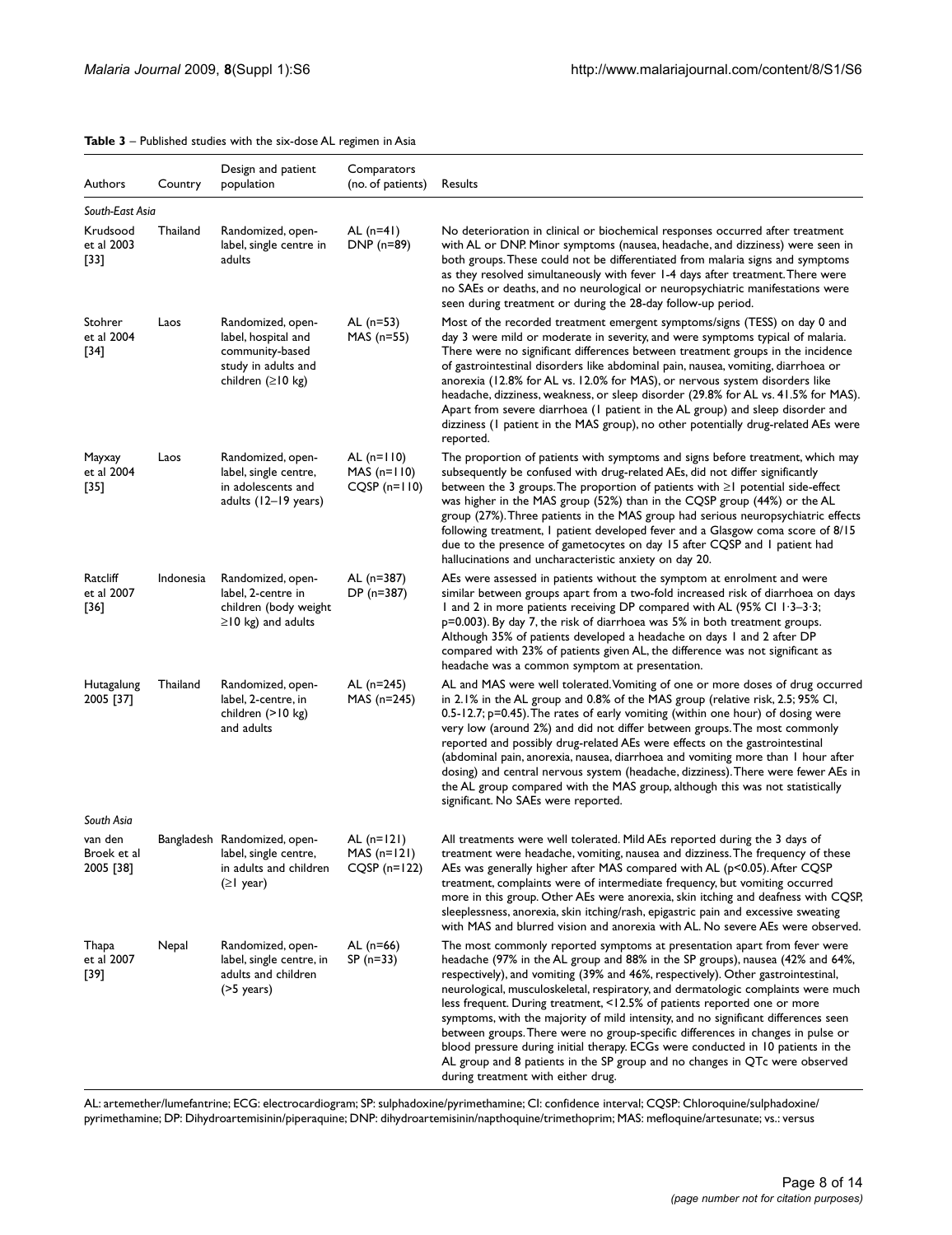#### **Table 4** – Pooled analyses of data on the six-dose AL regimen

| Authors                    |                                                                                                                                                                                                                                                               | Number of studies, regions, types of patient and drugs (number of patients)<br>Results                                                                                                                                                                                                                                                                                                                                                                                                                                                                                                                                                                                                                                                                                                                                                                                                                                                                                                                                                                                                                                                                              |
|----------------------------|---------------------------------------------------------------------------------------------------------------------------------------------------------------------------------------------------------------------------------------------------------------|---------------------------------------------------------------------------------------------------------------------------------------------------------------------------------------------------------------------------------------------------------------------------------------------------------------------------------------------------------------------------------------------------------------------------------------------------------------------------------------------------------------------------------------------------------------------------------------------------------------------------------------------------------------------------------------------------------------------------------------------------------------------------------------------------------------------------------------------------------------------------------------------------------------------------------------------------------------------------------------------------------------------------------------------------------------------------------------------------------------------------------------------------------------------|
| Mueller et al<br>2006 [40] | 11 randomized clinical trials<br>conducted in Thailand, India, Europe,<br>China, Bangladesh in adolescents<br>and adults aged $>12$ years<br>Six-dose AL (n=598)<br>Four-dose AL (n=770)<br>Comparators included:<br>Mefloquine (n=126)<br>Quinine/SP (n=114) | Almost every patient reported at least one AE during treatment. The rate and type of AEs were<br>generally comparable between the 6- and four-dose groups. Most AEs were reported during the<br>first 3 days of treatment and were of mild or moderate severity. Severe AEs were infrequent<br>(5.9% for the six-dose group, 3.8% for the four-dose group). The most common AEs reported<br>for AL included headache, asthenia, dizziness, myalgia, arthralgia, nausea, anorexia and fatigue; all<br>of these could have been disease-related. Only a small proportion of patients reported AEs that<br>were suspected to be drug-related and these occurred less frequently with the six-dose AL<br>group than in the four-dose group. Drug-related AEs were more frequent for most comparator<br>treatments than six-dose AL regimen, and for MAS, these were higher than the rates seen in<br>both the six-dose and four-dose groups.                                                                                                                                                                                                                            |
|                            | Chloroquine (n=90)<br>MAS (n=335)<br>Halofantrine (n=52)                                                                                                                                                                                                      | SAEs were reported by 0.6% of patients in the six-dose group and 0.8% of patients in the<br>four-dose group. No SAEs in patients in the six-dose group (dyspnoea, febrile coma, pulmonary<br>oedema, typhoid fever) were considered to be drug-related. SAEs in the four-dose group<br>included (one each of) abnormal laboratory values, anaemia, falciparum malaria, malaria relapse,<br>severe malaria, and two cases of hepatitis; only the reports of anaemia and malaria relapse were<br>suspected to be drug-related. For the comparators, one SAE was reported in each of the MAS<br>and chloroquine groups.                                                                                                                                                                                                                                                                                                                                                                                                                                                                                                                                                |
|                            |                                                                                                                                                                                                                                                               | There was no difference in neurotoxicity between any of the groups, apart from paresthesia,<br>which was only present in the four-dose AL group and the MAS group. Headache and dizziness<br>were the most frequently reported neurological AEs. Decreased hearing (hypoacusis) was<br>reported by 1.6% of patients in the four-dose group; there were no reports in the six-dose<br>group. All cases of hypoacusis were mild, apart from one case of moderate severity and only two<br>were considered to be drug-related. For the comparators, only patients in the MAS group<br>reported hypoacusis (6.3%).                                                                                                                                                                                                                                                                                                                                                                                                                                                                                                                                                      |
| Makanga et al<br>2006 [41] | 8 clinical trials in Gambia, Tanzania,<br>Kenya, Nigeria and Thailand in<br>children (5–25 kg)<br>$Six-dose AL (n=343)$<br>Four-dose AL (n=201)                                                                                                               | The majority of patients reported at least one AE after dosing; these were generally mild or<br>moderate in severity. Severe AEs were infrequent (5.2% for the six-dose and 7.0% for the<br>four-dose AL groups). The most commonly reported AEs included cough, anaemia, anorexia,<br>vomiting, hepato-/splenomegaly, headache, and diarrhoea, with most of these possibly related to<br>malaria. The proportion of patients with AEs was similar between the 5 to <10, 10 to <15, and<br>15-25 kg body weight groups for both dosing groups. There were some differences between<br>body weight groups for certain AEs such as headache and dizziness. These subjective AEs<br>appeared less commonly in very small infants, but this may have been related to the patients'<br>limited ability to verbalize symptoms and as such is not considered clinically relevant.<br>Drug-related AEs were only reported for a small number of patients and occurred more<br>frequently in the six-dose group.                                                                                                                                                             |
|                            |                                                                                                                                                                                                                                                               | Only three patients (0.9%) in the six-dose group reported SAEs (convulsion, urticaria, viral<br>hepatitis) compared with one patient (0.5%) in the four-dose group (pneumonia). Of these SAEs,<br>only the case of severe urticaria, which required hospitalisation, was considered drug-related. In<br>addition to these SAEs, one patient died, but this was from causes unrelated to study treatment.<br>Fewer patients in the six-dose than in the four-dose group reported AEs that were related to<br>the central nervous system; headache (9.9% vs. 40.3%, respectively) and dizziness (3.8% vs.<br>16.4%, respectively) were the most commonly reported events. Other neurological AEs reported<br>in the six-dose and four-dose groups included clonus (3.8% vs. 1.0%, respectively), hyperreflexia<br>(1.7% vs. 0.5%, respectively), and convulsions (0.3% vs. 1.0%). Patients in the six-dose group failed<br>to report the following AEs which were seen in the four-dose group: nystagmus, ataxia, and<br>coordination abnormal (all 1.0–1.5%) and decreased hearing (1.5%). The cases of decreased<br>hearing were not considered to be drug-related. |
|                            |                                                                                                                                                                                                                                                               | For cardiac safety assessments, the incidence of QTc changes within specific ranges was<br>comparable between groups, and it is unlikely that there is an increased cardiac risk in the<br>paediatric patients included in this analysis. Clinical laboratory parameters showed no major<br>differences between the groups; findings were consistent with acute malaria.                                                                                                                                                                                                                                                                                                                                                                                                                                                                                                                                                                                                                                                                                                                                                                                            |

AE: adverse event;AL: artemether-lumefantrine; MAS: mefloquine plus artesunate; SAE: serious adverse event; SP: sulphadoxine plus pyrimethamine vs.: versus

exposed to artemisinin antimalarials. In this study, birth outcomes did not differ significantly from community rates of congenital malformations and stillbirth [57]. In addition, data from a prospective observational study to compare the safety of AL and SP in pregnant women treated for symptomatic falciparum malaria was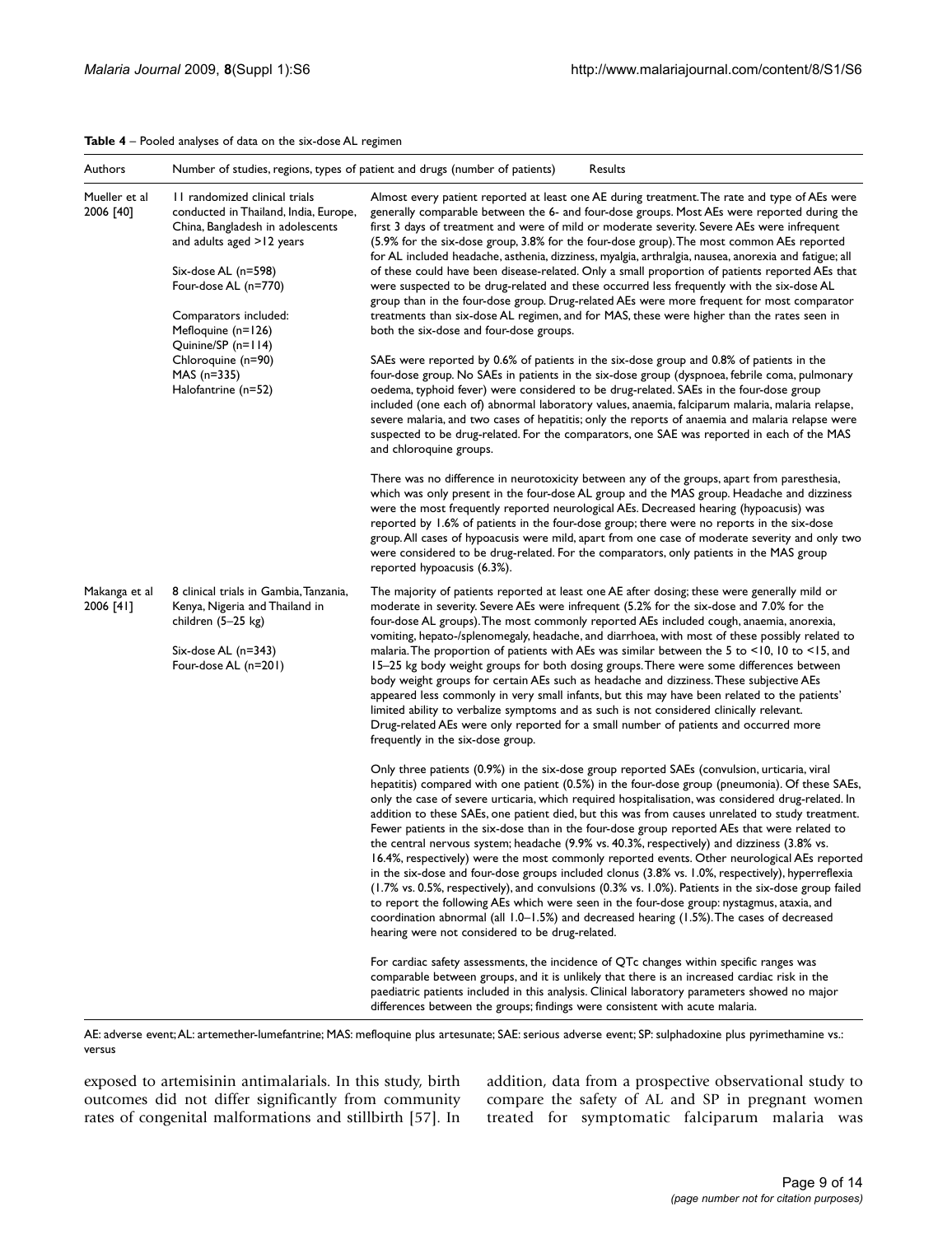

#### **Figure 1**

Placebo-corrected mean change in QTc (Fridericia's formula) from time-averaged baseline in healthy volunteers. [Data on file (study A2101), Novartis].AL=artemether/lumefantrine; CI=confidence interval.

**Table 5** – *In vitro*  $IC_{50}$  for hERG tail current in HEK 293 cells and cardiac safety index of antimalaria drugs [52]

| Agent                 | $IC_{50} - IK_{r} (\mu M)$ | $IC_{50}$ / therapeutic<br>free plasma<br>concentration* |
|-----------------------|----------------------------|----------------------------------------------------------|
| Halofantrine          | 0.04                       | 0.07                                                     |
| Chloroquine           | 2.5                        | 6.3                                                      |
| Mefloquine            | 2.6                        | 50                                                       |
| Desbutyl-lumefantrine | 5.5                        | $-2.900$                                                 |
| Lumefantrine          | 8.1                        | 48                                                       |

\* Cardiac safety index.Values greater than 30 suggest cardiotoxicity is unlikely

hERG: human ether-a-go-go related gene;  $IC_{50}$ : inhibitory concentration 50 (the concentration that gives 50% inhibition)

presented at ASTMH Annual Meeting in December 2008 [58]. This study analysed data from 1,001 pregnant women (AL: n=495; SP: n=506) and their foetuses/newborns (AL: n=470; SP: n=477). There were no clinically relevant differences in perinatal mortality, neonatal mortality, still births, preterm deliveries, gestational age-adjusted low birth weight or birth defects between the two groups.

### **Post-marketing experience**

As of July 2009, 250 million AL treatments (70% of which were for children) have been delivered to malaria**Table 6** – Most frequently reported adverse events that occurred at a frequency of >10% in either group of patients enrolled in comparator studies [7,8,52]

| Adverse event<br>preferred term | AL n(%) n=314 | MAS n(%) n=105 |
|---------------------------------|---------------|----------------|
| Pyrexia                         | 183 (58.3)    | 63 (60.0)      |
| Headache                        | 166 (52.9)    | 46 (43.8)      |
| <b>Dizziness</b>                | 123 (39.2)    | 37 (35.2)      |
| Anorexia                        | 108(34.4)     | 37 (35.2)      |
| Asthenia                        | 108(34.4)     | 33(31.4)       |
| Arthralgia                      | 99 (31.5)     | 31(29.5)       |
| <b>Nausea</b>                   | 82 (26.1)     | 34 (32.4)      |
| Myalgia                         | 74 (23.6)     | 19(18.1)       |
| Sleep disorder                  | 70 (22.3)     | 30(28.6)       |
| Chills                          | 67 (21.3)     | 20 (19.0)      |
| Vomiting                        | 50 (15.9)     | 22(21.0)       |
| Abdominal pain                  | 61 (19.4)     | 20 (19.0)      |
| Palpitation                     | 55 (17.5)     | 17(16.2)       |
| Hepatomegaly                    | 48 (15.3)     | 8(7.6)         |
| Splenomegaly                    | 40 (12.7)     | 12(11.4)       |
| Fatigue                         | 34 (10.8)     | 8(7.6)         |

AL: artemether/lumefantrine; MAS: mefloquine/artesunate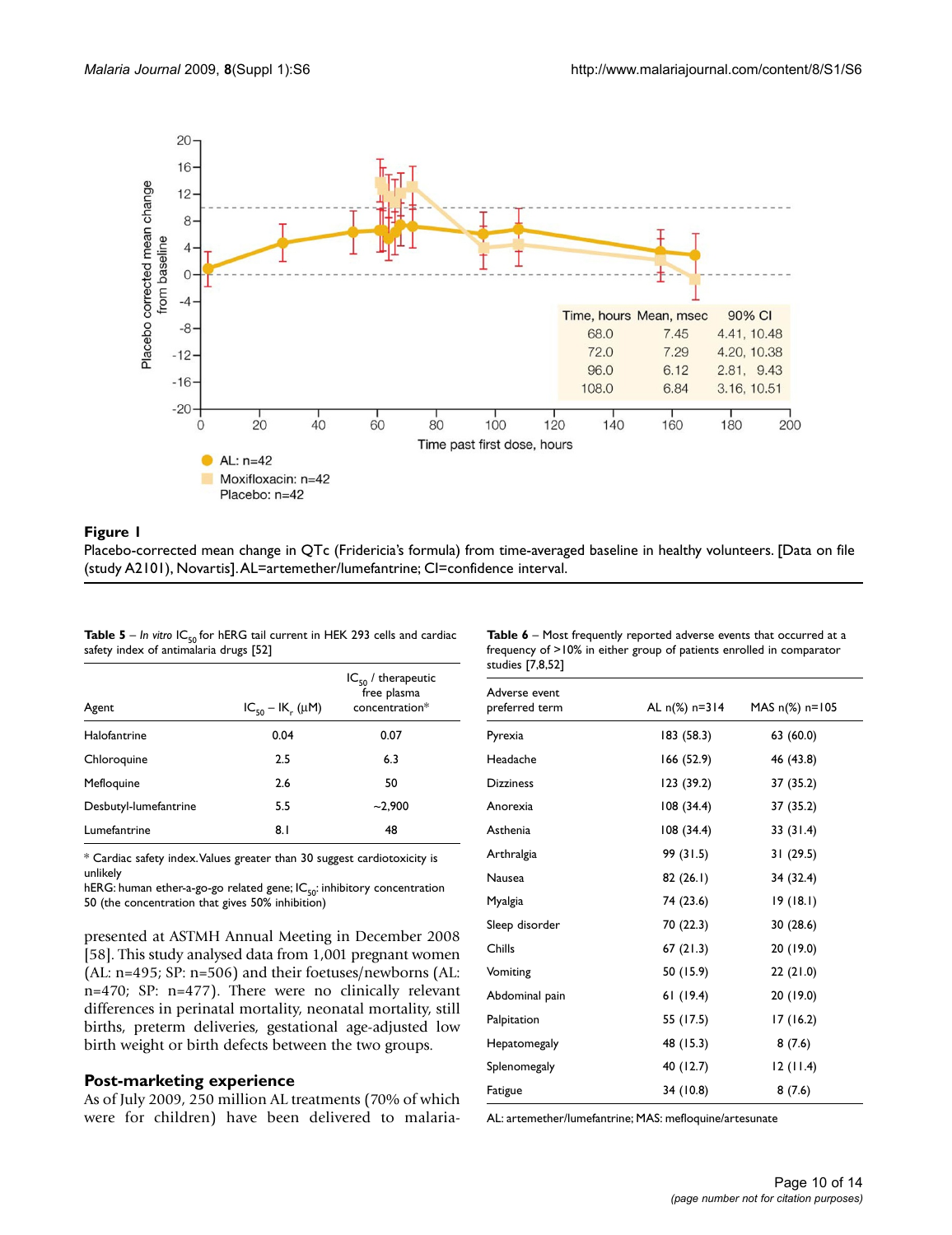

# **Figure 2**

Relationship between QTc (Fridericia's formula) and maximum plasma concentration ( $C_{max}$ ) in healthy volunteers. [Data on file (study A2101), Novartis]. Note: the threshold of relevance for QTc change is 10 msec vs. placebo

endemic countries. Post-marketing experience has not identified any new specific safety concerns apart from hypersensitivity and skin reactions (allergies), a recognized class effect for artemisinin derivatives [2].

# **Conclusions**

This review summarizes some of the safety and tolerability data on AL (Coartem®) from published Novartissponsored and independently-sponsored clinical trials. Data are available to support the use of a six-dose regimen of AL as a safe and well-tolerated treatment for *P. falciparum* malaria or malaria due to mixed infection including *P. falciparum* in adults, adolescents, children and infants. Indeed, the safety profile of this drug is similar in both adults and children, and many of the reported adverse events are typical of symptoms of malaria or concomitant infections that are commonly seen in these patient populations. Reported adverse events are mainly of mild or moderate severity, with very few serious adverse events reported and even fewer serious adverse events considered related to treatment. In addition, no notable neurological adverse events or cardiac safety concerns were identified in the many studies that examined the safety of AL. As patients (and especially children) often take repeated courses of treatment for malaria, it is reassuring to note that data are available that show repeated administration of AL is not associated with an increased risk of adverse drug reactions, in particular with regard to neurological adverse events. In addition, a thorough review of the clinical data for AL does not identify any potential cardiac safety issues. Data are also available to show that there were no clinically relevant differences in perinatal mortality, neonatal mortality, still birth, pre-term delivery, low birth weight and spontaneous abortion in women exposed to AL compared with SP during pregnancy.

In conclusion, AL is a safe and well-tolerated treatment for *P. falciparum* infections that should help fight malaria. Indeed, as of July 2009, 250 million AL (Coartem®) treatments have been delivered and post-marketing experience confirms the favourable safety and tolerability profile for this drug. In addition, this wealth of safety evidence has not identified any safety concerns for AL apart from rare type 1 hypersensitivity reactions, a recognized class effect of artemisinin derivatives [2].

# **List of abbreviations**

ACT: Artemisinin-based combination therapy; AE: Adverse event; AL: Artemether/lumefantrine; AQ: Amodiaquine; AQSP: Amodiaquine plus sulphadoxine-pyrimethamine; AS: Artesunate: ASAQ: Artesunate plus amodiaquine ; ASTMH: American Society of Tropical Medicine and Hygiene; CQ: Chloroquine;CQSP: Chloroquine plus sulphadoxine-pyrimethamine; DNP: Dihydroartemisinin plus napthoquine plus trimethoprim ; DP: Dihydroartemisinin-piperaquine; ECG: Electrocardiogram (also known as EKG); hERG: Human ether-a-go-go related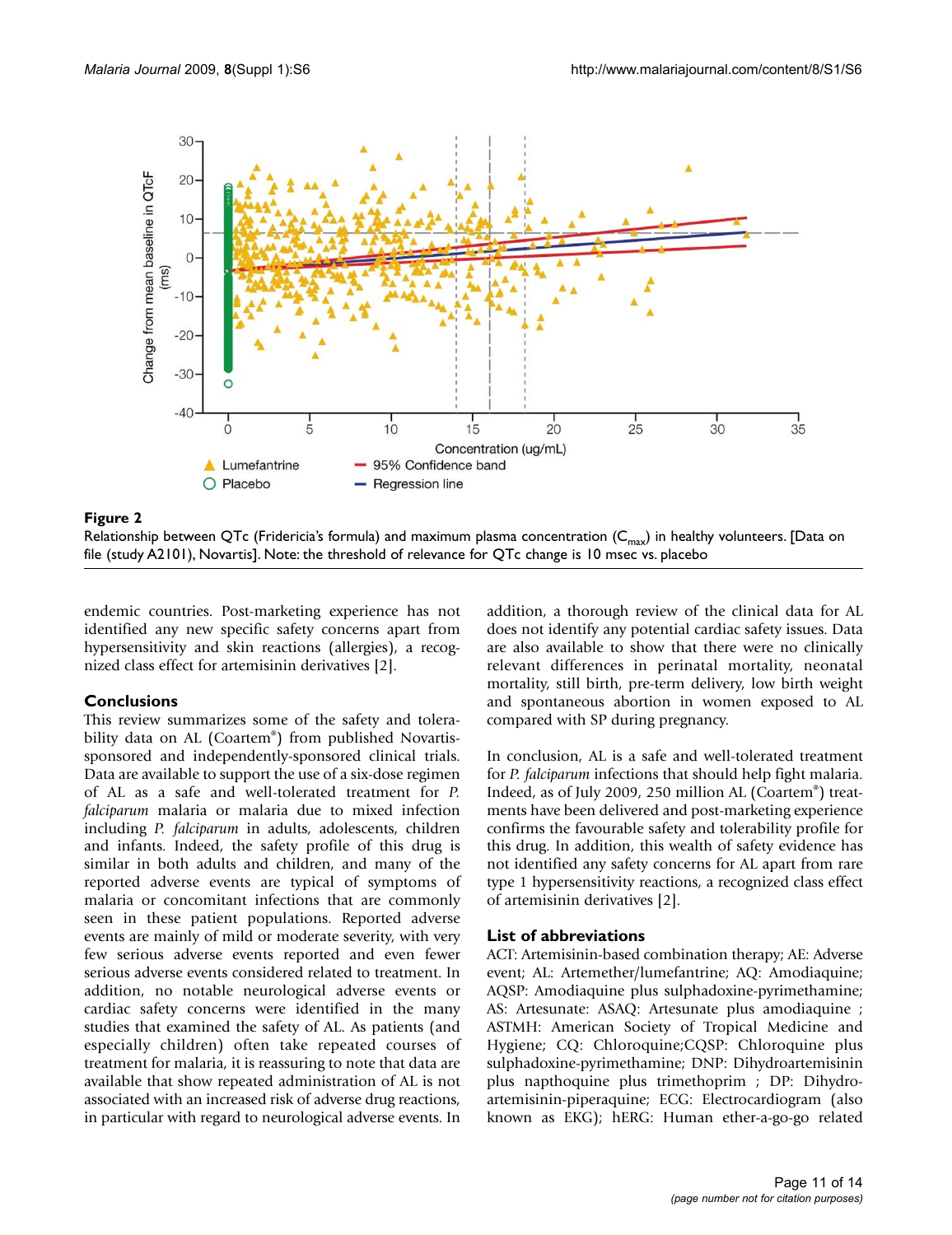gene; IC<sub>50</sub>: Inhibitory concentration 50 (the concentration that gives 50% inhibition); ICH: International Conference on Harmonization; IKr: Rectifying K+ current; MAS: Mefloquine plus artesunate ; MedDRA: Medical Dictionary for Regulatory Activities; SAE: Serious adverse event; SP: Sulphadoxine-pyrimethamine; vs.: Versus; WHO: World Health Organization.

#### **Competing interests**

The authors would like to acknowledge that Novartis Pharma AG sponsored this supplement. However, none of the authors works for, or represents in any way, Novartis Pharma AG.

#### **Authors' contributions**

All authors met International Committee of Medical Journal Editors criteria for authorship.

#### **Acknowledgements**

The authors would like to thank PreScript Communications, who provided editorial assistance with funding from Novartis Pharma AG.

This article is part of *Malaria Journal* Volume 8 Supplement 1: Coartem®: reviewing the impact on the malaria landscape. The full contents of the supplement are available online at http://www.malariajournal.com/ supplements/8/S1. Publication of the supplement has been sponsored by Novartis Pharma AG.

#### **References**

- 1. **WHO World Malaria Report 2008: Chapter 1 Introduction** [http://www.who.int/malaria/wmr2008/]
- 2. **WHO Guidelines for the treatment of malaria 2006** [http://www.who.int/malaria/docs/TreatmentGuidelines2006.pdf]
- 3. **WHO Prequalified Medicines List** [http://apps.who.int/prequal/ default.htm]
- 4. Novartis Drug Regulatory Affairs. **Coartem®/Riamet® Basic Prescribing Information.** 28 May 2009.
- 5. Makanga M, Krudsood S. **The clinical efficacy of artemether/ lumefantrine (Coartem®).** *Malar J* 2009, **8(Suppl 1)**:S5.
- 6. van Vugt M, Wilairatana P, Gemperli B, Gathmann I, Phaipun L, Brockman A, Luxemburger C,White NJ, Nosten F, Looareesuwan S: **Efficacy of six doses of artemether/lumefantrine (benflumetol) in multidrug-resistant** *Plasmodium falciparum* **malaria.** *Am J Trop Med Hyg* 1999, **60**:936-942.
- 7. van Vugt M, Looareesuwan S, Wilairatana P, McGready R, Villegas L, Gathmann I, Mull R, Brockman A,White NJ, Nosten F: **Artemether/ lumefantrine for the treatment of multi-drug resistant falciparum malaria.** *Trans R Soc Trop Med Hyg* 2000, **94**:545-548.
- 8. Lefèvre G, Looareesuwan S,Treeprasertsuk S, Krudsood S, Silachamroon U, Gathmann I, Mull R, Bakshi R: **A clinical and pharmacokinetic trial of six doses of artemether/lumefantrine for multidrug-resistant** *Plasmodium falciparum* **malaria in Thailand.** *Am J Trop Med Hyg* 2001, **64**:247-256.
- Falade C, Makanga M, Premji Z, Ortmann CE, Stockmeyer M, de Palacios PI: **Efficacy and safety of artemether/lumefantrine (Coartem®) tablets (six-dose regimen) in African infants and children with acute, uncomplicated falciparum malaria.** *Trans R Soc Trop Med Hyg* 2005, **99**:459-467.
- 10. Hatz C, Soto J, Nothdurft HD, Zoller T,Weitzel T, Loutan L, Bricaire F, Gay F, Burchard GD,Andriano K, Lefèvre G, De Palacios PI, Genton B: **Treatment of acute uncomplicated falciparum malaria with artemether/lumefantrine in non-immune populations: a safety, efficacy and pharmacokinetic study.** *Am J Trop Med Hyg* 2008, **78**:241-247.
- 11. Abdulla S, Sagara I, Borrmann S, D'Alessandro U, González R, Hamel M, Ogutu B, Mårtensson A, Lyimo J, Maiga H, Sasi P, Nahum A, Bassat

Q, Juma E, Otieno L, Björkman A, Beck HP, Andriano K, Cousin M, Lefèvre G, Ubben D, Premji Z: **Efficacy and safety of artemether/ lumefantrine dispersible tablets compared with crushed commercial tablets in African infants and children with uncomplicated malaria: a randomised, single-blind, multicentre trial.** *Lancet* 2008, **372:**1819-1827.

- 12. Bukirwa H, Yeka A, Kamya MR, Talisuna A, Banek K, Bakyaita N, Rwakimari JB, Rosenthal PJ, Wabwire-Mangen F, Dorsey G, Staedke SG: **Artemisinin combination therapies for treatment of uncomplicated malaria in Uganda**. *PLoS Clin Trials* 2006, **1**: e7.
- 13. Dorsey G, Staedke S, Clark TD, Njama-Meya D, Nzarubara B, Maiteki-Sebuguzi C, Dokomajilar C, Kamya MR, Rosenthal PJ: **Combination therapy for uncomplicated falciparum malaria in Ugandan children.** *JAMA* 2007, **297**:2210-2219.
- 14. Gürkov R, Eshetu T, Miranda IB, Berens-Riha N, Mamo Y, Girma T, Krause E, Schmidt M, Hempel JM, Löscher T: **Ototoxicity of artemether/lumefantrine in the treatment of falciparum malaria: a randomized trial.** *Malar J* 2008, **7**:179.
- 15. Kamya MR,Yeka A, Bukirwa H, Lugemwa M, Rwakimari JB, Staedke SG, Talisuna AO, Greenhouse B, Nosten F, Rosenthal PJ,Wabwire-Mangen F, Dorsey G: **Artemether/lumefantrine versus dihydroartemisinin-piperaquine for treatment of malaria: a randomized trial.** *PLoS Clin Trials* 2007, **2**:e20.
- 16. Mårtensson A, Strömberg J, Sisowath C, Msellem MI, Gil JP, Montgomery SM, Olliaro P, Ali AS, Björkman A: **Efficacy of artesunate plus amodiaquine versus that of artemether/lumefantrine for the treatment of uncomplicated childhood** *Plasmodium falciparum* **malaria in Zanzibar, Tanzania.** *Clin Infect Dis* 2005, **41**:1079-1087.
- 17. Mohamed AO, Eltaib EH,Ahmed OA, Elamin SB, Malik EM: **The efficacies of artesunate-sulfadoxine-pyrimethamine and artemether/lumefantrine in the treatment of uncomplicated,** *Plasmodium falciparum* **malaria, in an area of low transmission in central Sudan**. *Ann Trop Med Parasitol* 2006, **100**:5-10.
- 18. Yeka A, Dorsey G, Kamya MR,Talisuna A, Lugemwa M, Rwakimari JB, Staedke SG, Rosenthal PJ, Wabwire-Mangen F, Bukirwa H: **Artemether/lumefantrine versus dihydroartemisinin-piperaquine for treating uncomplicated malaria: a randomized trial to guide policy in Uganda**. *PLoS ONE* 2008, **3**:e2390.
- 19. Mulenga M,Van geertruyden J-P, Mwananyanda L, Chalwe V, Moerman F, Chilengi R,Van Overmeir C, Dujardin JC, D'Alessandro U: **Safety and efficacy of lumefantrine-artemether (Coartem®) for the treatment of uncomplicated** *Plasmodium falciparum* **malaria in Zambian adults.** *Malar J* 2006, **5**:73.
- 20. Adjei GO, Kurtzhals JA, Rodrigues OP, Alifrangis M, Hoegberg LC, Kitcher ED, Badoe EV, Lamptey R, Goka BQ: **Amodiaquine-artesunate vs artemether/lumefantrine for uncomplicated malaria in Ghanaian children: a randomized efficacy and safety trial with one year follow-up.** *Malar J* 2008, **7**:127.
- 21. Falade CO, Ogundele AO,Yusuf BO,Ademowo OG, Ladipo SM: **High efficacy of two artemisinin-based combinations (artemether/lumefantrine and artesunate plus amodiaquine) for acute uncomplicated malaria in Ibadan, Nigeria.** *Trop Med Int Health* 2008, **13**:35-643.
- 22. Faye B, Ndiaye JL, Ndiaye D, Dieng Y, Faye O, Gaye O: **Efficacy and tolerability of four antimalarial combinations in the treatment of uncomplicated** *Plasmodium falciparum* **malaria in Senegal.** *Malar J* 2007, **6**, 80.
- 23. Koram KA, Abuaku B, Duah N, Quashie N: **Comparative efficacy of antimalarial drugs including ACTs in the treatment of uncomplicated malaria among children under 5 years in Ghana.** *Acta Trop* 2005, **95**:194-203.
- 24. Owusu-Agyei S, Asante KP, Owusu R, Adjuik M, Amenga-Etego S, Dosoo DK, Gyapong J, Greenwood B, Chandramohan D: **An open label, randomised trial of artesunate+amodiaquine, artesunate+chlorproguanil-dapsone and artemether/lumefantrine for the treatment of uncomplicated malaria.** *PLoS ONE* 2008 **3**:e2530.
- 25. Sagara I, Dicko A, Djimde A, Guindo O, Kone M, Tolo Y, Thera MA, Sogoba M, Fofana M, Ouattara A, Sissoko M, Jansen HF, Doumbo OK: **A randomized trial of artesunate-sulfamethoxypyrazinepyrimethamine versus artemether/lumefantrine for the treatment of uncomplicated** *Plasmodium falciparum* **malaria in Mali.** *Am J Trop Med Hyg* 2006, **75**:630-636.
- 26. Sowunmi A, Gbotosho GO, Happi CT, Adedeji AA, Fehintola FA,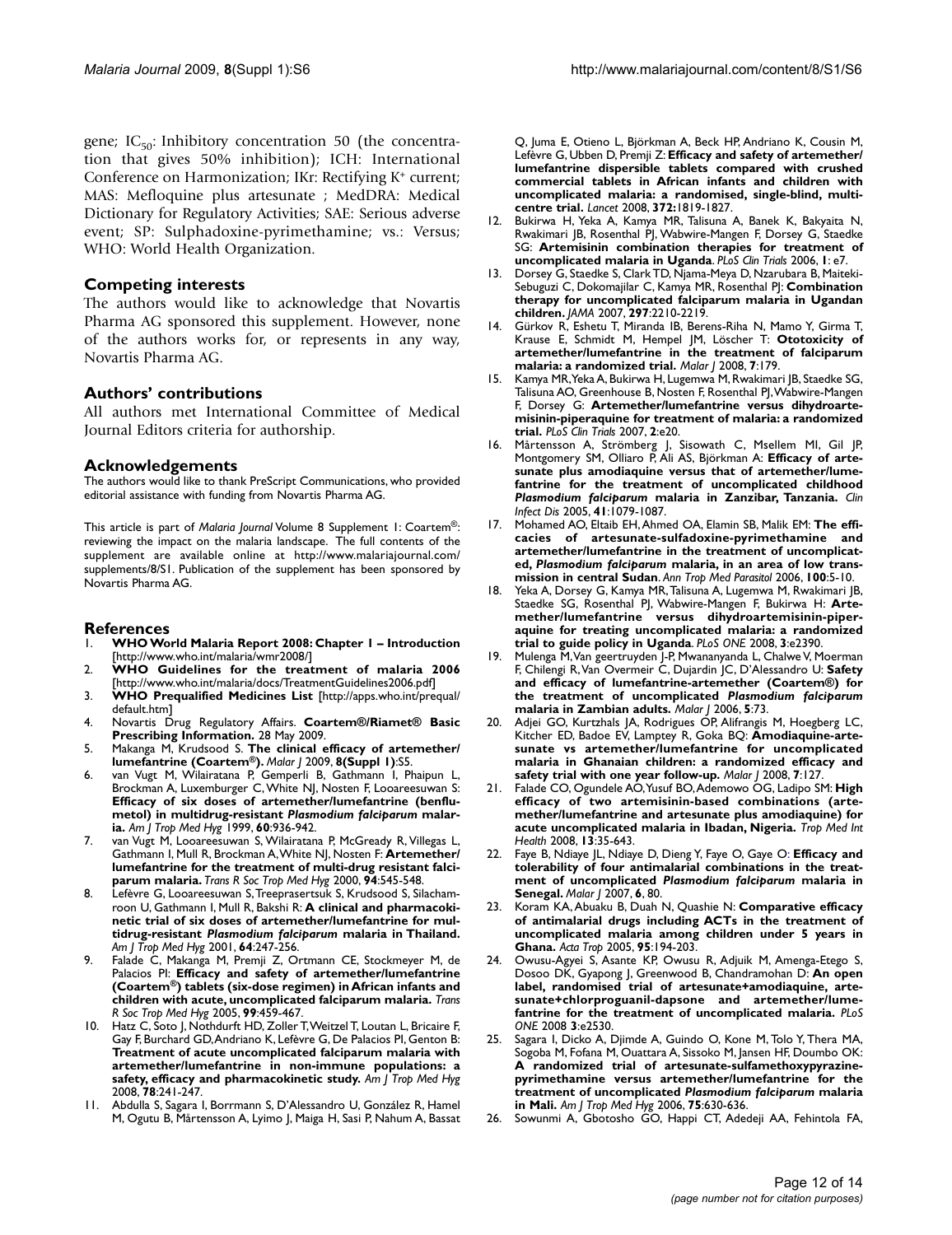Folarin OA,Tambo E, Fateye BA: **Therapeutic efficacy and effects of artemether/lumefantrine and amodiaquine-sulfalenepyrimethamine on gametocyte carriage in children with uncomplicated** *Plasmodium falciparum* **malaria in southwestern Nigeria.** *Am J Trop Med Hyg* 2007, **77**:235-241.

- 27. Sutherland CJ, Ord R, Dunyo S, Jawara M, Drakeley CJ,Alexander N, Coleman R, Pinder M,Walraven G,Targett GA:**Reduction of malaria transmission to** *Anopheles* **mosquitoes with a six-dose regimen of co-artemether.** *PLoS Med* 2005, **2**:e92.
- 28. Zongo I, Dorsey G, Rouamba N, ,Tinto H, Dokomajilar C, Guiguemde RT, Rosenthal PJ, Ouedraogo JB: **Artemether/lumefantrine versus amodiaquine plus sulfadoxine-pyrimethamine for uncomplicated falciparum malaria in Burkina Faso: a randomised non-inferiority trial.** *Lancet* 2007, **369**:91-498.
- 29. Zongo I, Dorsey G, Rouamba N, Dokomajilar C, Séré Y, Rosenthal PJ, Ouédraogo JB: **Randomized comparison of amodiaquine plus sulfadoxine-pyrimethamine, artemether/lumefantrine, and dihydroartemisinin-piperaquine for the treatment of uncomplicated** *Plasmodium falciparum* **malaria in Burkina Faso.** *Clin Infect Dis* 2007, **45**:1453-1461.
- 30. Fanello CI, Karema C, van Doren W, van Overmeir C, Ngamije D, D'Alessandro U: **A randomised trial to assess the safety and efficacy of artemether/lumefantrine (Coartem®) for the treatment of uncomplicated** *Plasmodium falciparum* **malaria in Rwanda.** *Trans R Soc Trop Med Hyg* 2007, **101**:344-350.
- 31. Ndayiragije A, Niyungeko D, Karenzo J, , Niyungeko E, Barutwanayo M, Ciza A, Bosman A, Moyou-Somo R, Nahimana A, Nyarushatsi JP, Barihuta T, Mizero L, Ndaruhutse J, Delacollette C, Ringwald P, Kamana J: **[Efficacité de combinaisons thérapeutiques avec des dérivés de l'artémisinine dans le traitement de l'accès palustre non-compliqué au Burundi].** *Trop Med Int Health* 2004, **9**:673- 679.
- 32. van den Broek I, Kitz C, Al Attas S, , Libama F, Balasegaram M, Guthmann JP: **Efficacy of three artemisinin combination therapies for the treatment of uncomplicated** *Plasmodium falciparum* **malaria in the Republic of Congo.** *Malar J* 2006, **5**:113.
- 33. Krudsood S, Chalermrut K, Pengruksa C, Srivilairit S, Silachamroon U, Treeprasertsuk S, Kano S, Brittenham GM, Looareesuwan S: **Comparative clinical trial of two-fixed combinations dihydroartemisinin-napthoquine-trimethoprim (DNP®) and artemether/lumefantrine (Coartem®/Riamet®) in the treatment of acute uncomplicated falciparum malaria in Thailand.** *Southeast Asian J Trop Med Public Health* 2003, **34**:316-321.
- 34. Stohrer JM, Dittrich S,Thongpaseuth V, ,Vanisaveth V, Phetsouvanh R, Phompida S, Monti F, Christophel EM, Lindegardh N, Annerberg A, Jelinek T: **Therapeutic efficacy of artemether/lumefantrine and artesunate-mefloquine for treatment of uncomplicated** *Plasmodium falciparum* **malaria in Luang Namtha Province, Lao People's Democratic Republic.** *Trop Med Int Health* 2004, **9**:1175-1183.
- 35. Mayxay M, Khanthavong M, Lindegårdh N, Keola S, Barends M, Pongvongsa T, Yapom R, Annerberg A, Phompida S, Phetsouvanh R, White NJ, Newton PN:**Randomized comparison of chloroquine plus sulfadoxine-pyrimethamine versus artesunate plus mefloquine versus artemether/lumefantrine in the treatment of uncomplicated falciparum malaria in the Lao People's Democratic Republic.** *Clin Infect Dis* 2004, **39**:1139-1147.
- 36. Ratcliff A, Siswantoro H, Kenangalem E, Maristela R, Wuwung RM, Laihad F, Ebsworth EP,Anstey NM,Tjitra E, Price RN: **Two fixed-dose artemisinin combinations for drug-resistant falciparum and vivax malaria in Papua, Indonesia: an open-label randomised comparison.** *Lancet* 2007, **369**:757-765.
- 37. Hutagalung R, Paiphun L,Ashley EA, , McGready R, Brockman A,Thwai KL, Singhasivanon P, Jelinek T,White NJ, Nosten FH: **A randomized trial of artemether/lumefantrine versus mefloquine-artesunate for the treatment of uncomplicated multi-drug resistant** *Plasmodium falciparum* **on the western border of Thailand.** *Malar J* 2005, **4**:46.
- 38. van den Broek IV, Maung UA, Peters A, , Liem L, Kamal M, Rahman M, Rahman MR, Bangali AM, Das S, Barends M, Faiz AM: **Efficacy of chloroquine + sulfadoxine-pyrimethamine, mefloquine + artesunate and artemether + lumefantrine combination therapies to treat** *Plasmodium falciparum* **malaria in the Chittagong Hill Tracts, Bangladesh.** *Trans R Soc Trop Med Hyg* 2005, **99**:727-735.
- 39. Thapa S, Hollander J, Linehan M, Cox-Singh J, Bista MB, Thakur GD, Davis WA, Davis TM: **Comparison of artemether/lumefantrine with sulfadoxine-pyrimethamine for the treatment of uncomplicated falciparum malaria in Eastern Nepal.** *Am J Trop Med Hyg* 2007, **77**:423-430.
- 40. Mueller EA, van Vugt M, Kirch W, Andriano K, Hunt P, de Palacios PI: **Efficacy and safety of the six-dose regimen of artemetherlumefantrine for treatment of uncomplicated** *Plasmodium falciparum* **malaria in adolescents and adults: a pooled analysis of individual patient data from randomized clinical trials**. *Acta Tropica* 2006, **100**:41-53.
- 41. Makanga M, Premji Z, Falade C, Karbwang J, Mueller EA, Andriano K, Hunt P, De Palacios PI: **Efficacy and safety of the six-dose regimen of artemether-lumefantrine in pediatrics with uncomplicated** *Plasmodium falciparum* **malaria: a pooled analysis of individual patient data**. *Am J Trop Med Hyg* 2006, **74**:991-998.
- 42. Panossian LA, Garga NI, Pelletier D: **Toxic Brainstem Encephalopathy after Artemisinin Treatment for Breast Cancer**. *Ann Neurol* 2005, **58**: 812–813.
- 43. Miller LG, Panosian CB: **Ataxia and slurred speech after artesunate treatment for falciparum malaria**. *N Eng J Med* 1997, **336**: 1328.
- 44. Franco-Paredes C, Dismukes R, Nicolls D, Kozarsky PE: **Neurotoxicity due to antimalarials therapy associated with misdiagnosis of malaria**. *Clin Infect Dis* 2005, **40**: 1710-1711.
- 45. White NJ,Ashley EA, Nosten F: **Toxic brainstem encephalopathy after artemisinin treatment for breast cancer**. *Ann Neurol* 2006, **59**: 725-726.
- 46. Davis TME, Edwards GO, McCarthy JS: **Artesunate and cerebellar dysfunction in falciparum malaria**. *N Engl J Med* 1997, **337**: 792- 793.
- 47. Newton PN, Day PJ, White NJ: **Misattribution of Central Nervous System Dysfunction to Artesunate**. *Clin Infect Dis* 2005, **41**: 1687-1688.
- 48. Kissinger E, Hien TT, Hung NT, N. D. Nam ND, Tuyen NL, Dinh BV, Mann C, Phu NH, Loc PP, Simpson JA,White NJ, Farrar J:**Clinical and neurophysiological study of the effects of multiple doses of artemisinin on brain-stem function in Vietnamese patients**. *Am J Trop Med Hyg* 2000, **63**: 48-55.
- 49. van Vugt M,Angus BJ, Price RN, Mann C, Simpson JA, Poletto C, Htoo SE, Looareesuwan S,White NJ, Nosten F: **A case-control auditory evaluation of patients treated with artemisinin derivatives for multidrug-resistant** *Plasmodium falciparum* **malaria**. *Am J Trop Med Hyg* 2000, **62**: 65-69.
- 50. Hutagalung R, Paiphun L, Ashley EA, McGready R, Brockman A, Thwai KL, Singhasivanon P, Jelinek T,White NJ, Nosten FH: **A randomized trial of artemether-lumefantrine versus mefloquine-artesunate for the treatment of uncomplicated multi-drug resistant** *Plasmodium falciparum* **on the western border of Thailand**. *Malar J* 2005, **4**: 46-51.
- 51. McCall MBB, Beynon AJ, Mylanus EAM, van der Ven AJ, Sauerwein RW: **No hearing loss associated with the use of artemether-lumefantrine to treat experimental human malaria**. *Trans R Soc Trop Med Hyg* 2006, **100**: 1098-1104.
- 52. Cousin M, Kummerer S, Lefèvre G, Marrast AC, Stein D, Weaver M: *Advisory Committee Briefing Book. Coartem® (artemether/lumefantrine) Tablets for the treatment of malaria in patients with acute, uncomplicated infections due to* Plasmodium falciparum *or mixed infections including* P. falciparum*. NDA 22-268.* October 28, 2008 [http://www.fda.gov/ ohrms/dockets/ac/08/briefing/2008-4388b1-02-Novartis.pdf]
- 53. White NJ: **Cardiotoxicity of antimalarial drugs**. *Lancet Infect Dis* 2007, **7**: 549-558.
- 54. Bakshi R, Hermeling-Fritz I, Gathmann I, Alteri E: **An integrated assessment of the clinical safety of artemether-lumefantrine: a new oral fixed-dose combination antimalarial drug**. *Trans R Soc Trop Med Hyg* 2000, **94**: 419-424.
- 55. Adjei1 GO, Kurtzhals JAL, Rodrigues OP,Alifrangis M, Hoegberg LCG, Kitcher ED, Badoe1 EV, Lamptey R, Goka BQ: **Amodiaquine-artesunate vs artemether-lumefantrine for uncomplicated malaria in Ghanaian children: a randomized efficacy and safety trial with one year follow-up**. *Malar J* 2008, **7**: 127-138.
- 56. Maiteki-Sebuguzi C, Jagannathan P,Yau VM, Clark TD, Njama-Meya1 D, Nzarubara1 B, Talisuna AO, Kamya1 MR, Rosenthal PJ, Dorsey G, Staedke SG: **Safety and tolerability of combination antimalarial therapies for uncomplicated falciparum malaria in**